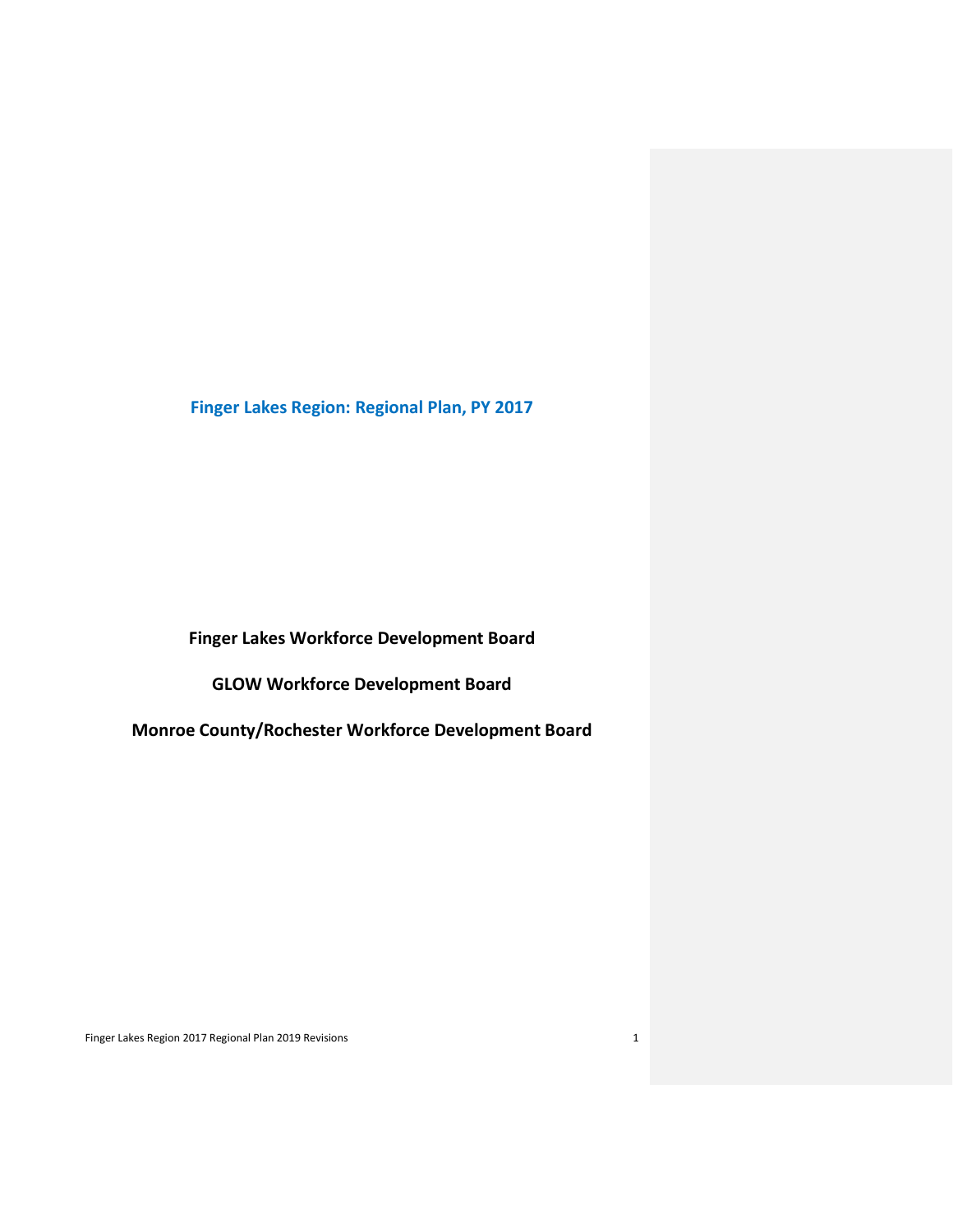# **Table of Contents**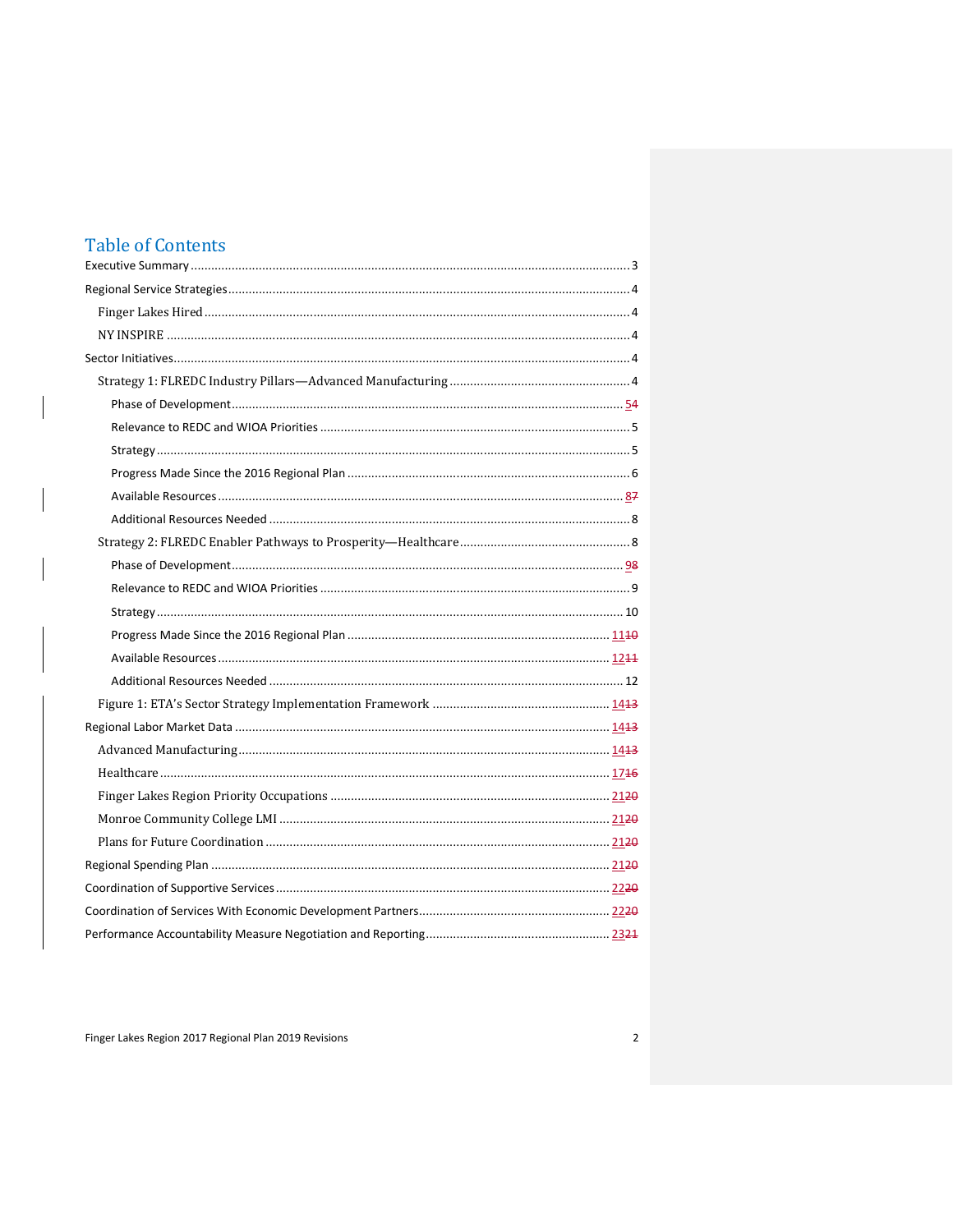# <span id="page-2-0"></span>**EXECUTIVE SUMMARY**

The Finger Lakes counties form one unified economic region. Therefore, our three workforce development boards are committed to coordinating our efforts to serve the businesses, workers, and job seekers in our nine counties.

We have a history of collaboration on various initiatives among the three workforce boards and three community colleges in the region. Gurrent Recent regional projects include Finger Lakes Hired and NY INSPIRE.

After a thorough analysis of the regional labor market and a careful consideration of Finger Lakes REDC and WIOA priorities, the local workforce development boards have selected two priority industry sectors: advanced manufacturing and healthcare. The need for business and job seeker services in both industry sectors is reflected throughout the priorities of integration of strategies with core partner programs and into the regional workforce development system under the WIOA law. An urgent regional priority under WIOA is the development of career pathways in both of our selected industry sectors.

We will focus on implementing the following sector strategy recommendations:

#### **Advanced Manufacturing**

- 1. Create a full-time advanced manufacturing navigator position.
- 2. Deploy eduFACTOR licenses for all middle and high schools in the nine-county Finger Lakes region.
- 3. Organize a yearly manufacturing design competition between teams of middle and high school students.

#### **Healthcare**

- 1. Create a full-time healthcare workforce navigator position.
- 2. Seek funding to cover the cost of real-time labor market information.

A detailed workforce analysis can be found in the Regional Labor Market section of this plan.

We have identified opportunities for closer regional coordination of supportive services, relationships with economic development partners, and performance accountability measure negotiation and reporting.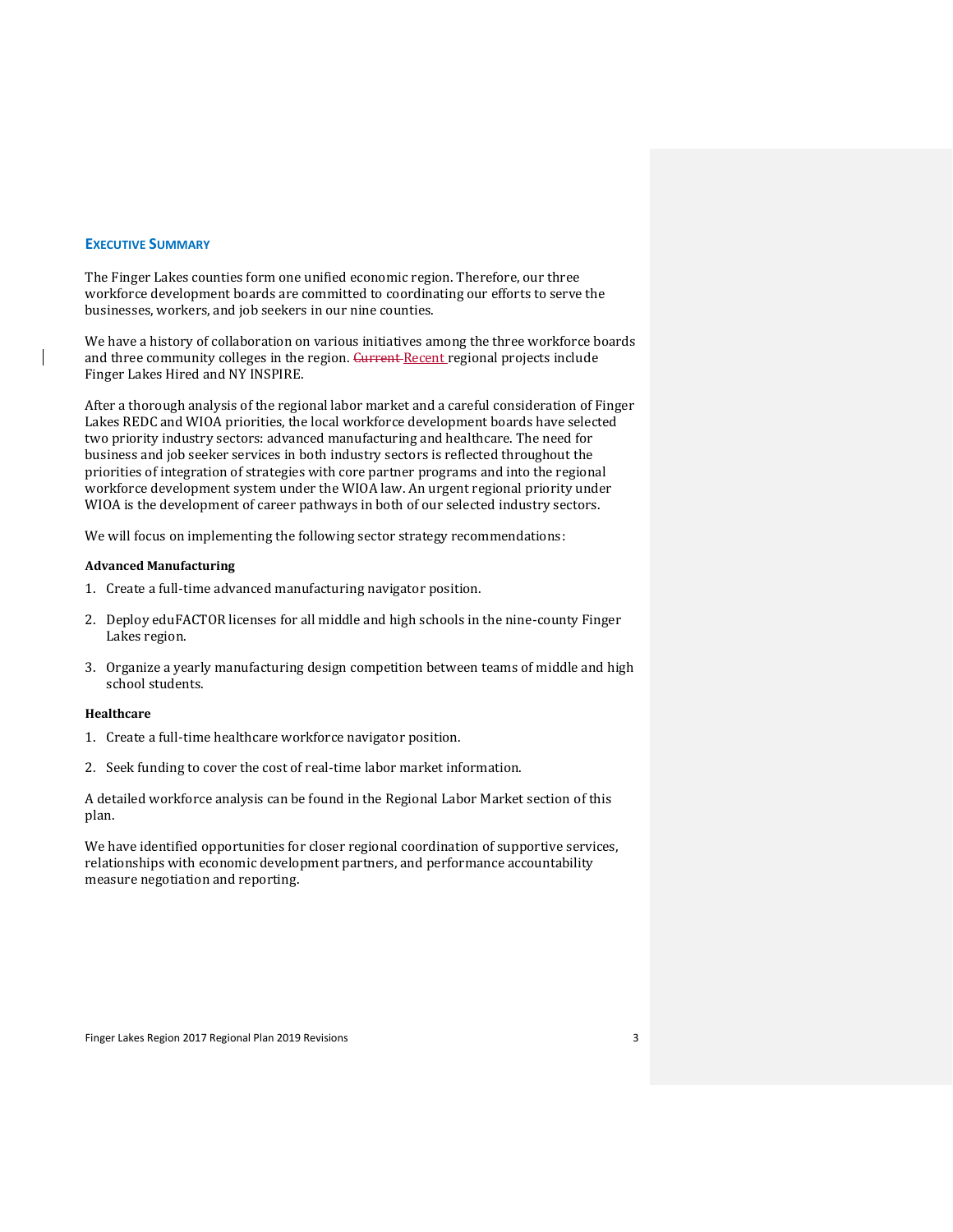#### <span id="page-3-0"></span>**REGIONAL SERVICE STRATEGIES**

# <span id="page-3-1"></span>**Finger Lakes Hired**

We began a four-year \$5.2 Million federally funded H-1B Ready to Work initiative in November 2014. The initiative, branded regionally as Finger Lakes Hired, targets the longterm unemployed for training and placement in three priority industry sectors, including advanced manufacturing, healthcare, and information technology. As of the grant end, September 30, 2017 July 31, 2019, we have recruited 960 1, 316 eligible individuals and enrolled 722 of a projected 1,5001,007 participants. (USDOL has required us to participate in a random assignment evaluation study, which has impacted our ability to recruit and enroll candidates as quickly as initially projected). So far In all, 266-281 participants have received classroom training, 57-115 have received on-the-job training, and 23 have received customized training.

Finger Lakes Hired partners include the three workforce boards, the three community colleges, and the City of Rochester. Industry partners include several industry associations, most notably Finger Lakes Advanced Manufacturers' Enterprise (FAME) and Rochester Technology and Manufacturing Association (RTMA). The initiative has strengthened sector strategies planning among the partners, resulting in improved business engagement and coordination of training and supportive services resources.

We plan to request a no-cost extension of this grant through July 31, 2019. During PY '17Although the grant has ended, we will begin ahave identified *sustainability planstrategies*, which will involve isolatinginclude successful features of the grant and seeking ways to continue providing those features beyond the grant end datethat should become ongoing best practices.

# <span id="page-3-2"></span>**NY INSPIRE**

Monroe Community College is the lead partner in a four-year, \$6 Million regional America's Promise grant. Partners include all three community colleges and all three workforce development boards in the Finger Lakes Region. The grant, initiated in 2017, provides tuition and training-related assistance in advanced manufacturing, healthcare, and information technology industries and occupations.

# <span id="page-3-3"></span>**SECTOR INITIATIVES**

Our region is focused on sector initiatives in two different industry sectors: advanced manufacturing and healthcare.

# <span id="page-3-4"></span>**Strategy 1: FLREDC Industry Pillars—Advanced Manufacturing**

Our advanced manufacturing sector strategy focuses on the following three key growth pillars: Optics, Photonics, and Imaging (OPI); Agriculture and Food Production (Ag & Food); and Next Generation Manufacturing (Next Gen).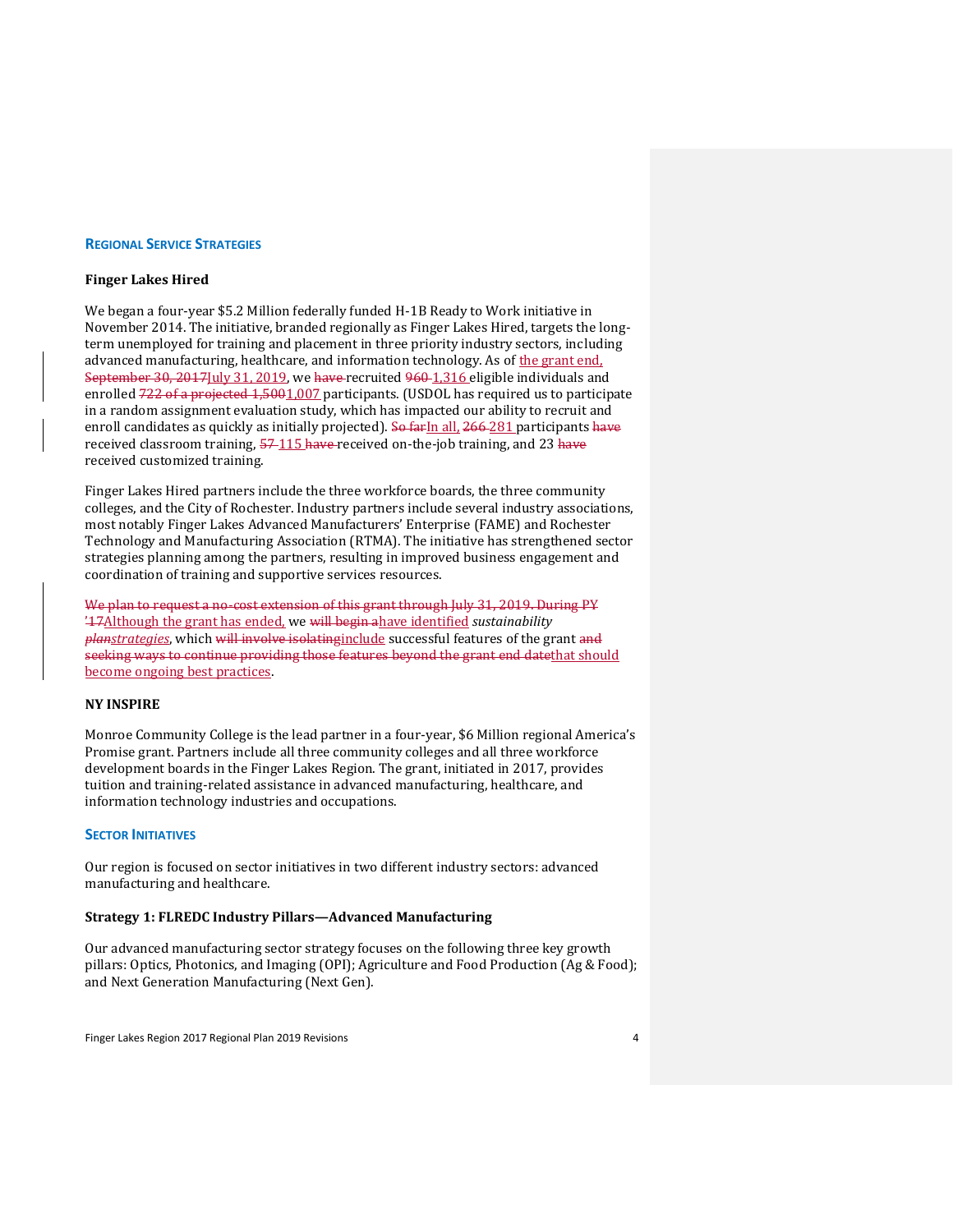# <span id="page-4-0"></span>Phase of Development

Our Advanced Manufacturing Sector Strategy is in an intermediate stage of implementation. We have strengthened our foundation for this strategy, including useful, relevant data to inform our decisions; industry associations and champions; staff that engages in service delivery; and improved organizational capacity and alignment. Our goals will be to better align each of these capability areas and to build a plan that will achieve financial sustainability and continuous improvement.

#### <span id="page-4-1"></span>Relevance to REDC and WIOA Priorities

Advanced Manufacturing is included in all three Key Growth Pillars of the strategic framework from the FLREDC URI Plan: Optics, Photonics, and Imaging (OPI); Agriculture and Food Production (Ag & Food); and Next Generation Manufacturing (Next Gen).

The need for business and job seeker services involving the Advanced Manufacturing sector is reflected in the following priorities from the WIOA law:

- 1. Integration of Strategies With Core Partner Programs
	- Develop career pathways for each of the identified industry sectors
	- Strategies should include the goal to improve access to credentials, including industry-recognized, portable, and stackable certificates and credentials
	- Strategies should be coordinated with statewide Rapid Response activities, especially layoff aversion
	- Strategies should be coordinated with Title II activities
	- Strategies should include WIOA and TANF-funded Youth activities, as well as coordination with in-school youth services funded by other partner and non-partner programs
- 2. Integration of Strategies into Regional Workforce Development System
	- Strategies should reflect alignment of programs within the workforce system, including TANF
	- Strategies should be employer-driven, with meeting the needs of regional businesses and increased employer engagement as goals
	- Strategies should reflect coordination between workforce development and economic development programs
	- Strategies should include employer-based training (e.g. OJT, IWT, Customized, and the development of apprenticeships)
	- Strategies should include the use of business intermediaries

# <span id="page-4-2"></span>Strategy

We are using the US Department of Labor Employment and Training Administration (ETA) Sector Strategies Technical Assistance Framework (figure 1 on p. 12) as the basis for our industry sector strategies. The ETA framework addresses the following capability areas.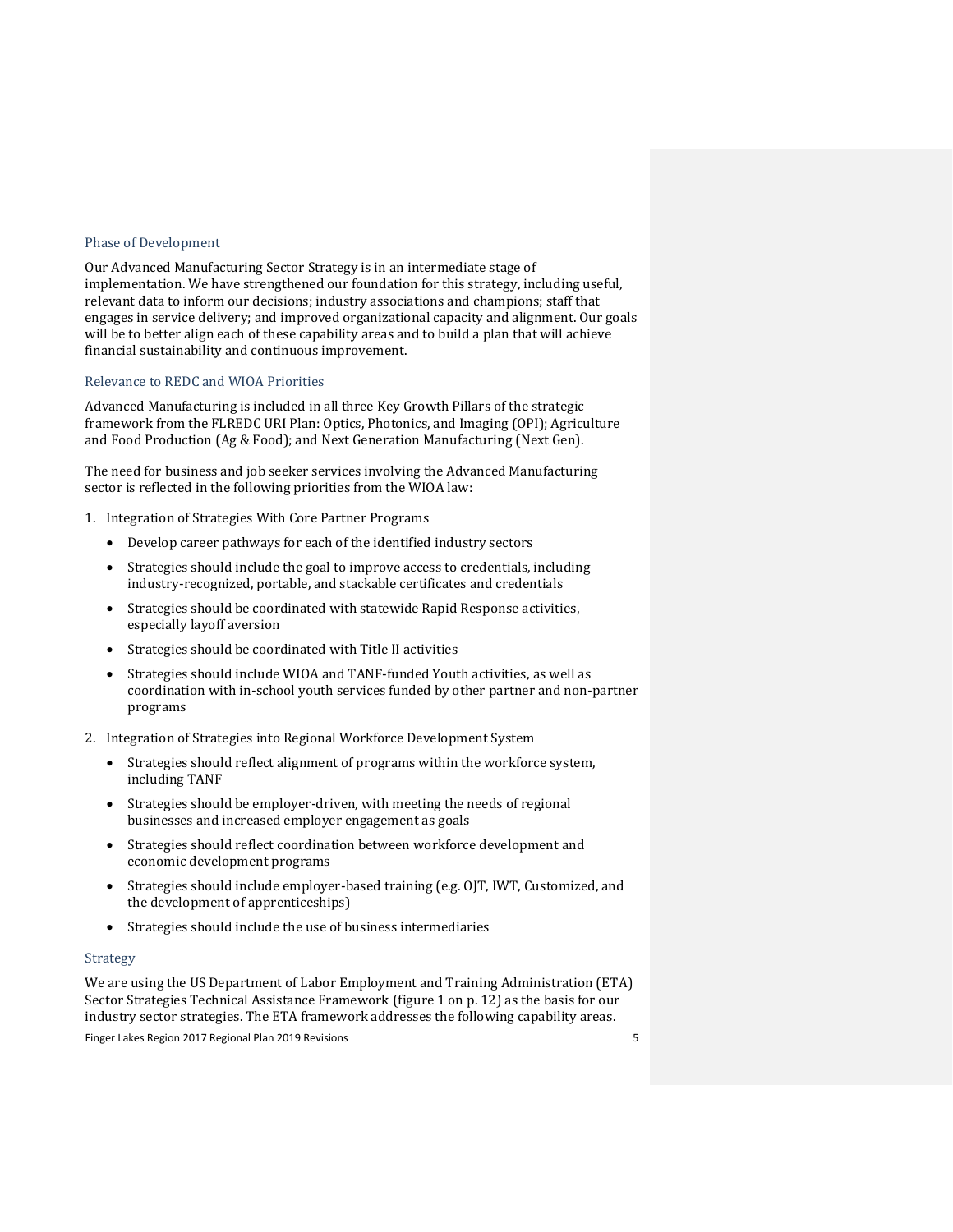- 1. Collect, analyze, and share meaningful data to make decisions about industry strategies.
- 2. Achieve a broad and deep involvement of industry sector businesses in the design and delivery of industry strategies.
- 3. Deliver workforce solutions, centered around career pathways, that are responsive to the needs of businesses and workers in the targeted industry sector.
- 4. Implement a plan that will achieve financial sustainability and continuous improvement of industry sector strategies.
- 5. Build organizational capacity and align policies and resources to continually support sector strategy outcomes.

# <span id="page-5-0"></span>Progress Made Since the 2016 Regional Plan

In late 2016, the Finger Lakes region workforce development boards were awarded a \$50,000 Sector Partnership National Emergency Grant for Regional Sector Partnership Development. The workforce boards contracted with Rochester Technology and Manufacturing Association (RTMA) to develop a career pathways map for each of the three key advanced manufacturing growth pillars, along with a set of recommendations for the workforce boards.

RTMA's work under this grant yielded the following goal: *Close the advanced manufacturing middle skills gap in the Finger Lakes region by 2023*.

In addition to the career pathways maps, the following *three recommendations* were made:

- 1. Create a full-time advanced manufacturing navigator position at a projected annual cost of \$100,000.
- 2. Deploy eduFACTOR licenses for all middle and high schools in the nine-county Finger Lakes region at a projected annual cost of \$135,000.
- 3. Organize a yearly manufacturing design competition between teams of middle and high school students at a projected annual cost of \$150,000.

We have taken an inventory of promising workforce area initiatives with the potential to expand to a regional scope. Here a list of the initiatives, including partners.

- 1. Machinist/CNC Training in GLOW LWDA. Partners: Genesee County Economic Development Center, GLOW WDB, GLOW Employment and Training Directors, NYS DOL Managers, Genesee Valley BOCES, and Genesee Community College. Industry Partners: Liberty Pumps, Amada, FTT Manufacturing, and B&B Precision Manufacturing. Training program offered at Genesee Valley BOCES Career and Technical Ed Centers in Batavia and Mt. Morris.
- 2. Advanced Manufacturing Machinist and Mechatronic Technology in Finger Lakes LWDA. Partners: Finger Lakes WIB, Finger Lakes Works Career Centers (including NYSDOL partner management and staff), Finger Lakes Community College, and Wayne-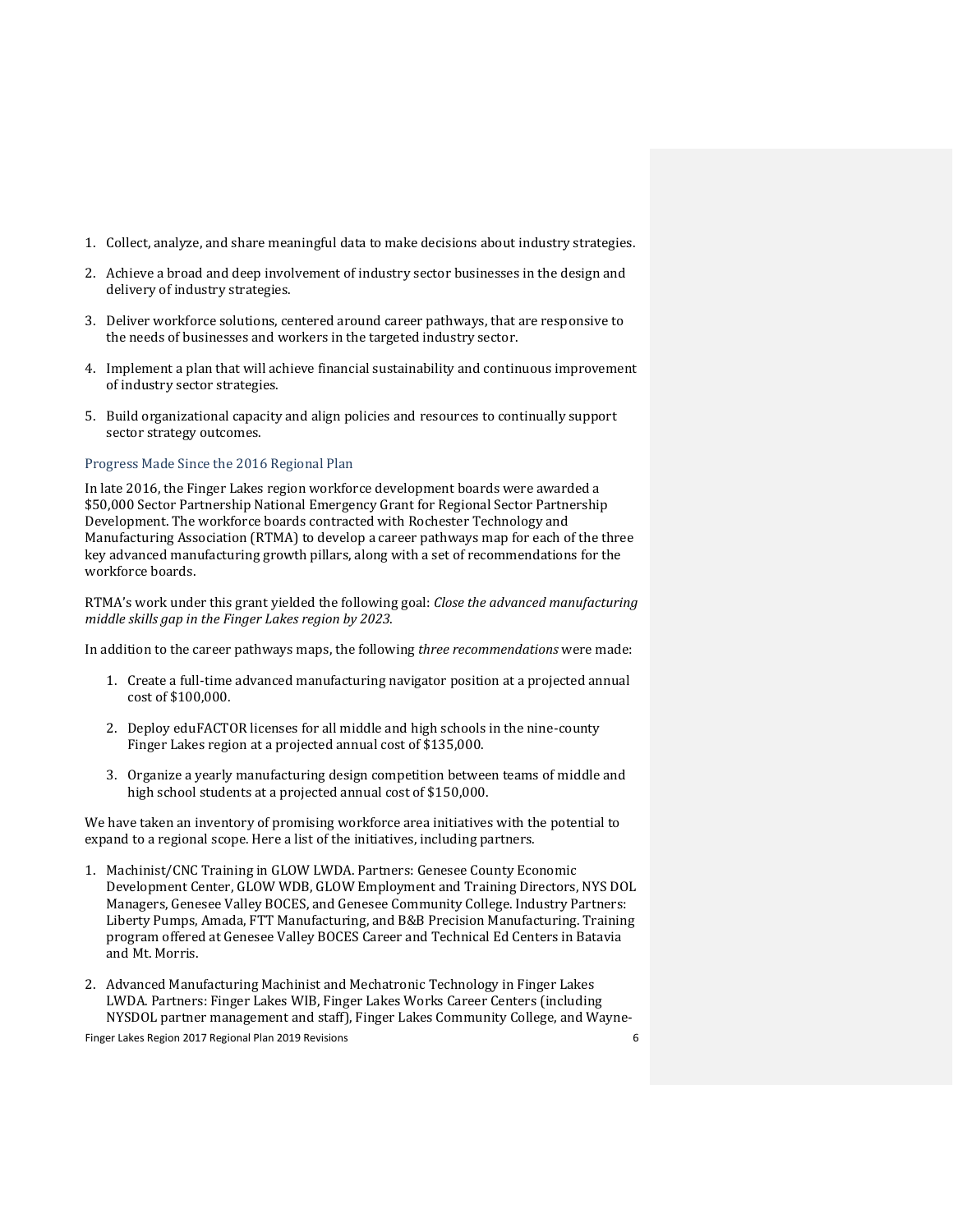Finger Lakes BOCES. Industry Partners: Finger Lakes Advanced Manufacturers' Enterprise (FAME), GW Lisk, and ITT Goulds. Training offered at various sitesat employer locations.

- 3. Accelerated Precision Tooling Certificate and Mechatronics Certificate in Monroe LWDA. Partners: Monroe Community College and RochesterWorks, Inc. Industry Partner: Rochester Technology and Manufacturing Association (RTMA). Training programs offered at Monroe Community College.
- 4. FLWIB Economic Development Committee. The partnership among Finger Lakes WIB, County Economic Developers, and FAME has resulted in a model that is very responsive to business needs.
- 5. Partnerships With Local School Districts in Finger Lakes LWDA. Partners: Finger Lakes WIB, FAME, Wayne-Finger Lakes BOCES, and local school districts. WFL BOCES offers a Summer Advanced Manufacturing Experience (SAME) program for 9<sup>th</sup> and 10<sup>th</sup>-graders. Finger Lakes WIB provides workforce intelligence to local school districts to help shape curriculum and advise students and parents on opportunities in advanced manufacturing. SAME is also provided in Monroe County at Monroe-2 Orleans BOCES through funding from Imagine Monroe, Monroe County's IDA.
- 6. Next Generation Manufacturing at the Science and Technology Advanced Manufacturing Park (STAMP) in Batavia. Partners: Genesee County Economic Development Center, GLOW WDB, GLOW Employment and Training Directors, NYS DOL Manager, and Business Services Representatives. Industry Partner: 1366 Technologies. Discussions on workforce and training needs for the commercial solar wafer manufacturing facility, which will create more than 1,000 jobs.
- 7. FAME's 5% Pledge. FAME has asked its members to provide work experience and job shadowing opportunities to interns, high school students, and/or the long-term unemployed to expose them to opportunities in advanced manufacturing. The challenge is to involve a number of interns equal to 5% of a company's workforce. This effort has spread from the Finger Lakes LWDA into Monroe County. Thirty-seven companies have signed the Pledge.
- 8. MFG Month. RochesterWorks, Inc. held a mini-job fair for manufacturing industry employers in October 2017 and expects to hold similar events annually in October.
- 8.9. FLWIB has sponsored "Finger Lakes Works with Their Hands", a hands on career event for high school students to learn about careers in Advanced Manufacturing and Skilled Trades. Over 700 students attend this event which highlights over 50 exhibitors and has two buildings dedicated to Advanced Manufacturers.

Finally, we look forward to supporting the FLREDC's efforts to give more attention to workforce development. There has been some positive movement in this direction, and we look forward to participating in continued efforts to incorporate workforce development into regional economic development strategies.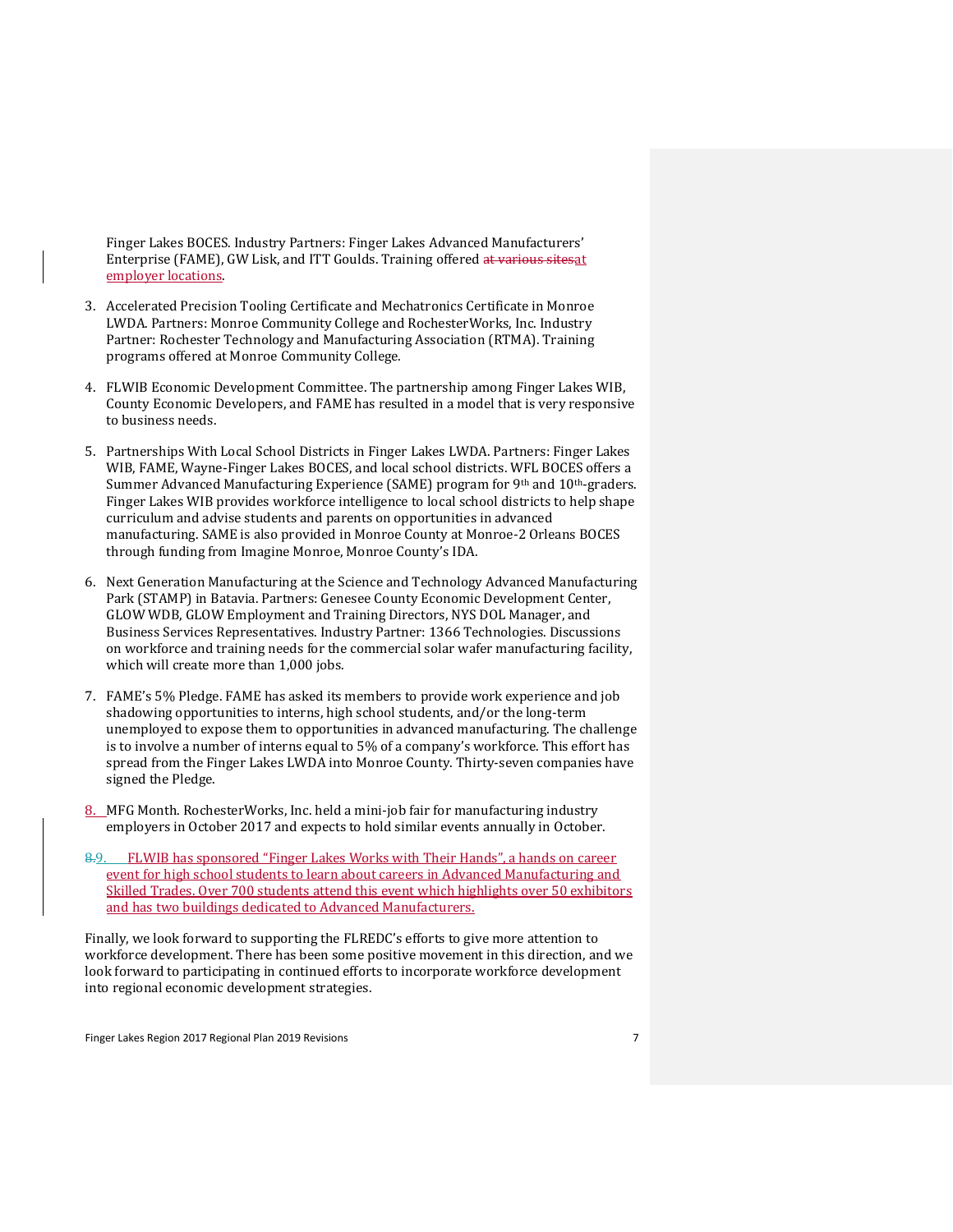# <span id="page-7-0"></span>Available Resources

Available resources to support our regional advanced manufacturing industry sector strategy include the one-stop career centers, WIOA-funded and local and regional NYSDOL staff, economic development staff in the nine counties, and one-stop partner staff, including ACCES-VR staff.

Upstate Revitalization Initiative awards have been committed to support the three key industry pillars as follows:

- \$147,160,000 committed for Optics, Photonics & Imaging, including \$147 Million for the AIM regional photonics center
- \$17,800,000 committed for Agriculture & Food Production
- \$35,100,000 committed for Next Generation Manufacturing & Technology

The following federal and state grants are also likely to support this strategy:

- \$5.2 Million USDOL H-1B Ready to Work Grant with RochesterWorks, Inc. as lead agency—completed July 31, 2019.
- \$4 Million USDOL Strengthening Working Families Initiative Grant with Rochester Rehabilitation Center as lead agency
- \$6 Million NY Inspire/America's Promise Grant with Monroe Community College as lead agency

# <span id="page-7-1"></span>Additional Resources Needed

The following critical strategy elements cannot be addressed with available resources.

- 1. To make our efforts at developing a meaningful advanced manufacturing sector strategy successful and sustainable, we need a full-time industry sector navigator whose role is to coordinate the efforts of economic development and workforce development in this sector for the entire region, with a focus on business engagement. This individual could also increase the emphasis on workforce development in the REDC planning process. Projected annual cost: \$100,000.
- 2. Deploy eduFACTOR licenses for all middle and high schools in the nine-county Finger Lakes region. Projected annual cost: \$135,000.
- 3. Organize a yearly manufacturing design competition between teams of middle and high school students. Projected annual cost: \$150,000.

# <span id="page-7-2"></span>**Strategy 2: FLREDC Enabler Pathways to Prosperity—Healthcare**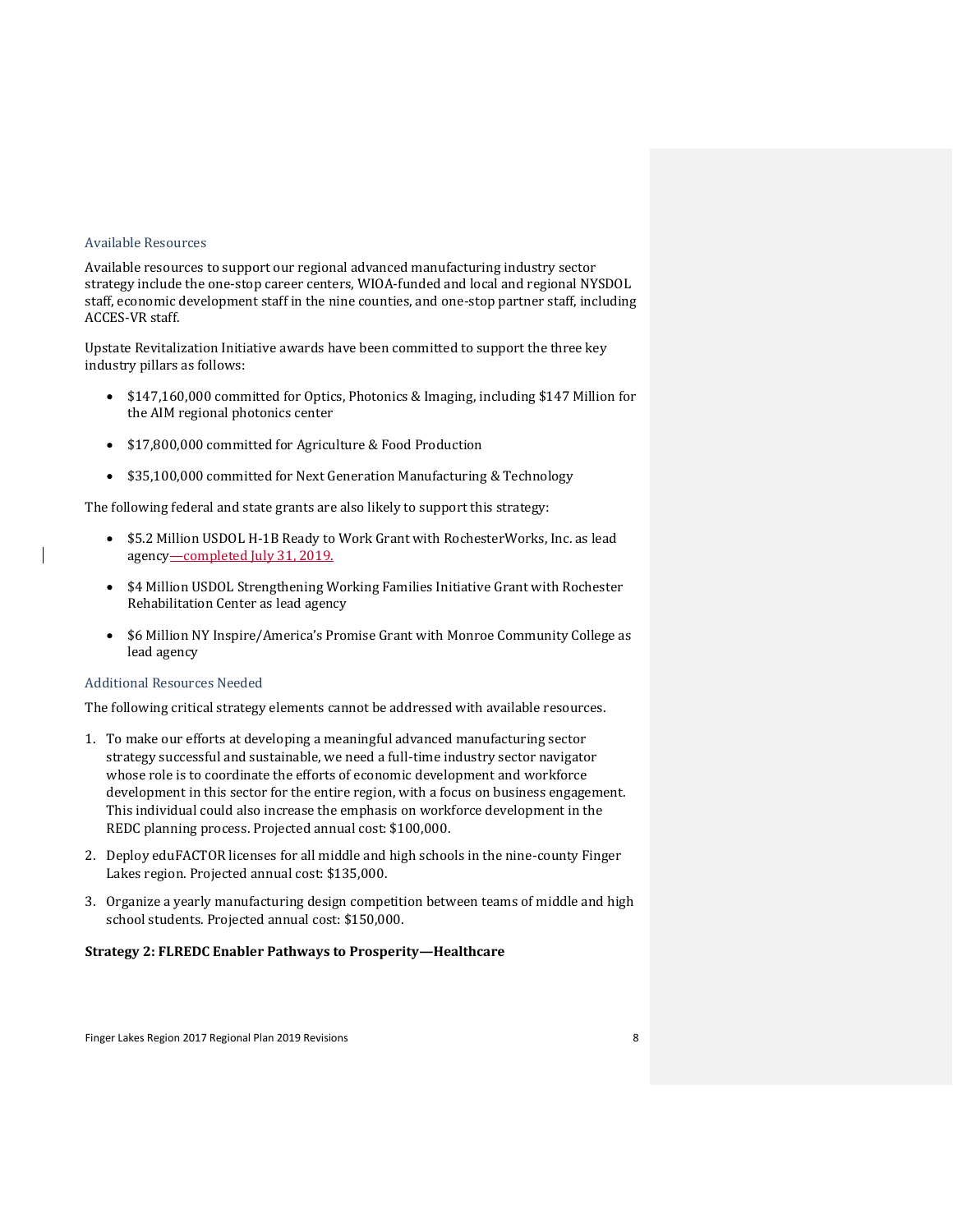# <span id="page-8-0"></span>Phase of Development

Our Healthcare Sector Strategy is in an advanced stage of implementation. We have a solid foundation for this strategy, including useful, relevant data to inform our decisions; industry champions who have been leading the efforts of the healthcare/workforce subcommittee of the FLREDC; staff that engages in service delivery; and some organizational capacity and alignment. Our goals will be to strengthen and better align each of these capability areas and to build a plan that will achieve financial sustainability and continuous improvement.

# <span id="page-8-1"></span>Relevance to REDC and WIOA Priorities

Healthcare is the industry that is best positioned to offer career pathway opportunities to large numbers of new workers, unemployed, and working poor. It is the sector in our region with the most combined growth and job openings, the most well-defined career pathways, and the greatest available resources for workforce development. As such it is the best starting point to address the Key Enabler Pathways to Prosperity in the FLREDC plan. Additionally, the Healthcare/Workforce subcommittee of the REDC has already done much of the initial planning needed to launch a sector strategy centering on the healthcare industry. Moreover, Healthcare is one of six key assets identified as part of the region's Quality of Life foundation to the strategic plan.

The need for business and job seeker services involving the healthcare sector is reflected in the following priorities from the WIOA law:

- 1. Integration of Strategies With Core Partner Programs
	- Develop career pathways for each of the identified industry sectors
	- Strategies should include the goal to improve access to credentials, including industry-recognized, portable, and stackable certificates and credentials
	- Strategies should be coordinated with statewide Rapid Response activities, especially layoff aversion
	- Strategies should be coordinated with Title II activities
	- Strategies should include WIOA and TANF-funded Youth activities, as well as coordination with in-school youth services funded by other partner and non-partner programs
- 2. Integration of Strategies into Regional Workforce Development System
	- Strategies should reflect alignment of programs within the workforce system, including TANF
	- Strategies should be employer-driven, with meeting the needs of regional businesses and increased employer engagement as goals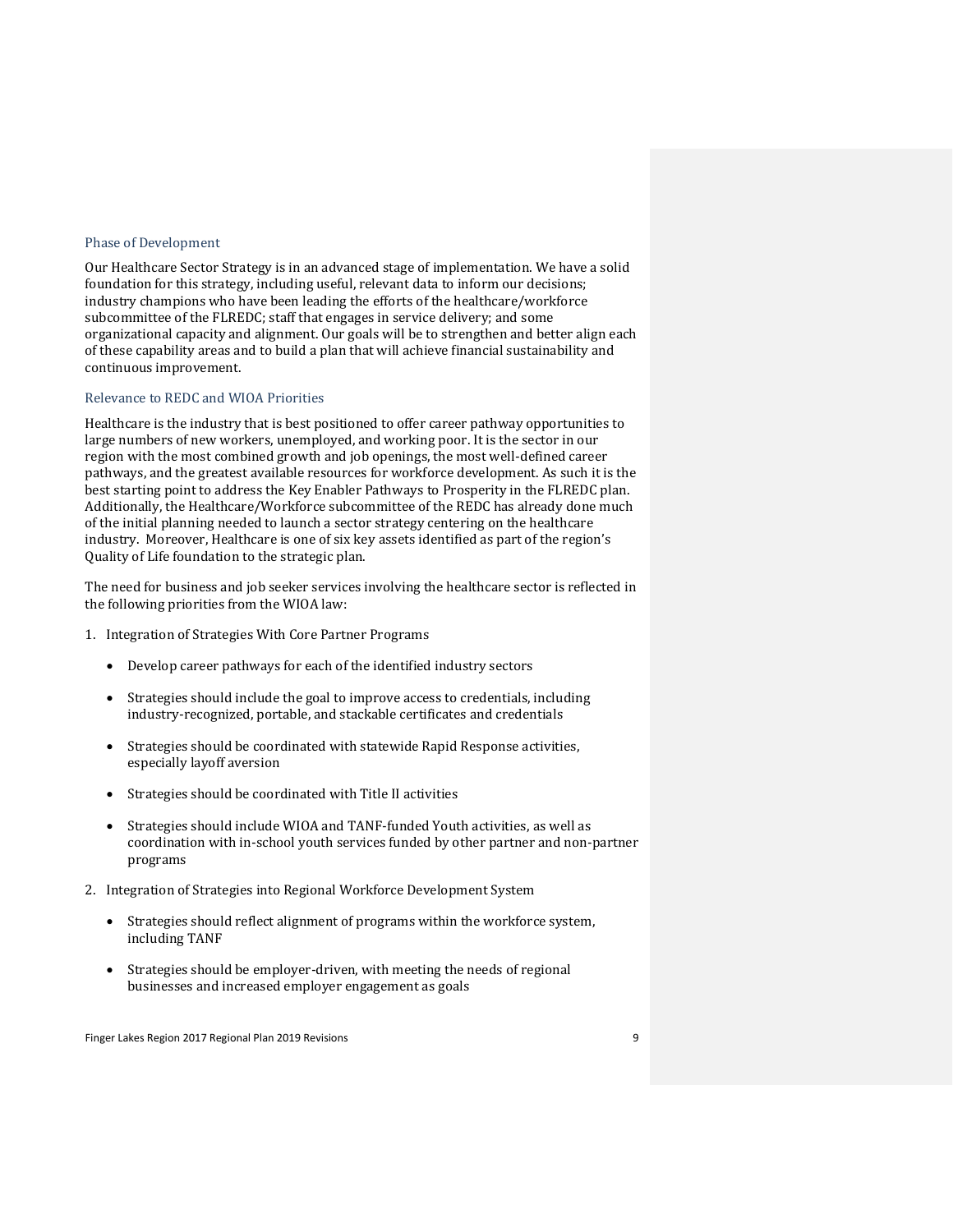- Strategies should reflect coordination between workforce development and economic development programs
- Strategies should include employer-based training (e.g. OJT, IWT, Customized, and the development of apprenticeships)
- Strategies should include the use of business intermediaries

# <span id="page-9-0"></span>Strategy

We are using the US Department of Labor Employment and Training Administration (ETA) Sector Strategies Technical Assistance Framework (figure 1 on p. 12) as the basis for our industry sector strategies. The ETA framework addresses the following capability areas.

- 1. Collect, analyze, and share meaningful data to make decisions about industry strategies.
- 2. Achieve a broad and deep involvement of industry sector businesses in the design and delivery of industry strategies.
- 3. Deliver workforce solutions, centered around career pathways, that are responsive to the needs of businesses and workers in the targeted industry sector. The work completed to date by the Healthcare/Workforce Subcommittee of the FLREDC includes the identification of the following strategic objectives:
	- a. Career Pathways
		- i. Development of pathways
		- ii. Marketing/communication plan within the community
	- b. Tools & Protocols
		- i. Communication methods among employers, educators, and agencies surrounding health care
		- ii. Methods of connection talent pools identified by agencies to the appropriate education or employer partner
		- iii. Centralized resource center
	- c. Retention Strategies
		- i. Guidelines for employer and employee success
- 4. Implement a plan that will achieve financial sustainability and continuous improvement of industry sector strategies.
- 5. Build organizational capacity and align policies and resources to continually support sector strategy outcomes.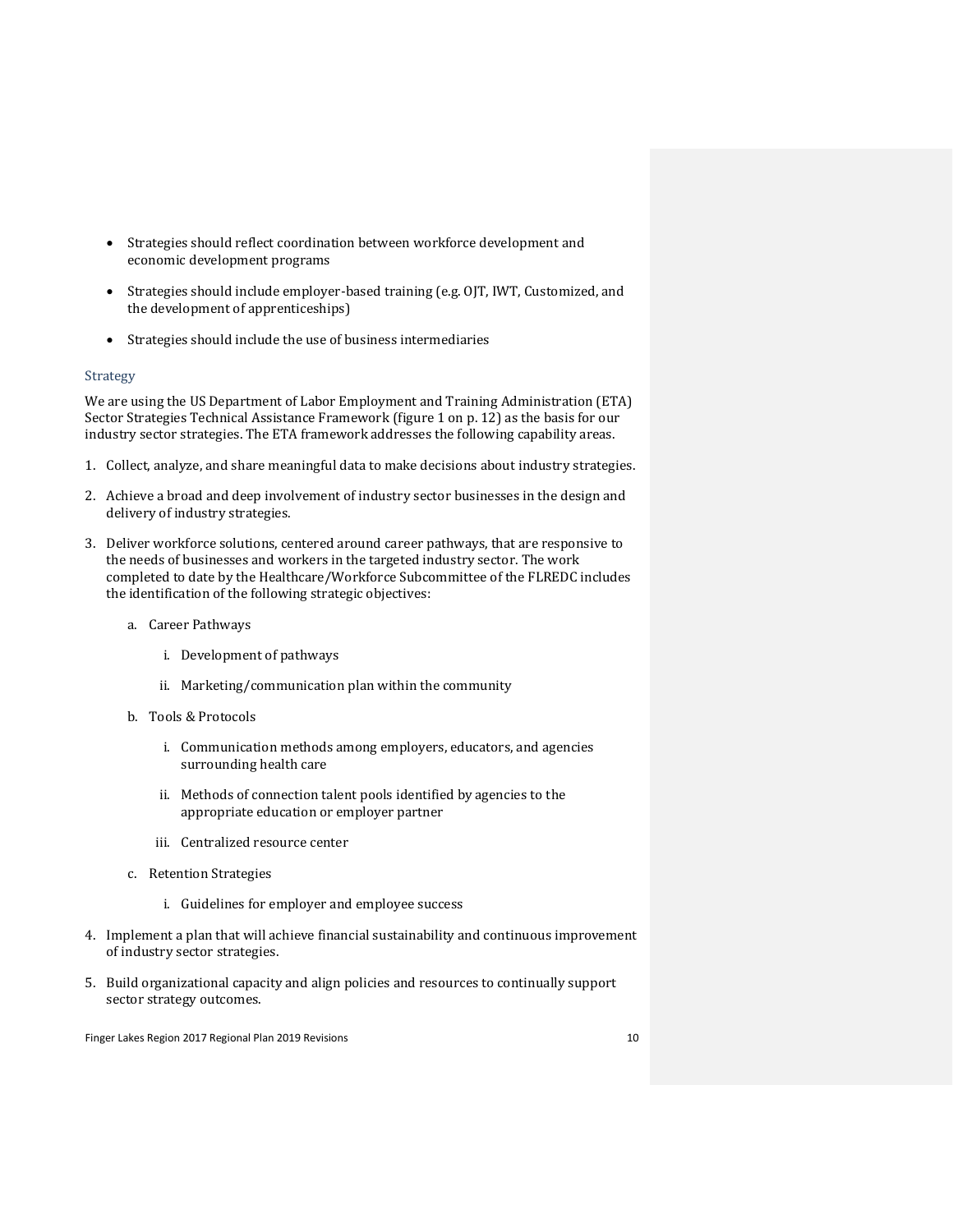#### <span id="page-10-0"></span>Progress Made Since the 2016 Regional Plan

After making significant progress on a career pathway map, the Healthcare/Workforce Subcommittee of the REDC has not met in the past year. Nevertheless, a pilot CNA to LPN career pathway program has emerged from these discussions. In July of 2017, Rochester Regional Health System started 23 currently employed CNAs in a new LPN pathway program that allows workers to take the LPN course while maintaining an income to support themselves and their families.

Additionally, we have taken an inventory of promising workforce area initiatives with the potential to expand to a regional scope. Here a list of the initiatives, including partners.

- 1. Coordination of Training in Healthcare Occupations. Partners: GLOW WDB, GLOW counties, GLOW school districts, Genesee Community College, and Genesee Valley BOCES. Ongoing strategic planning to engage healthcare providers and address their workforce and training needs. During the past program year, more than two-thirds of WDB-funded ITAs were in healthcare occupations.
- 2. Employer-Based CNA and LPN Training Partnerships in Finger Lakes and Monroe LWDAs. Partners: Finger Lakes WIB, RochesterWorks! (Monroe County WDB), Finger Lakes Community College, and Wayne-Finger Lakes BOCES. Industry Partners: Rochester Regional Health System, Monroe Community Hospital, Seneca County Nursing and Rehabilitation Center, St. John's Home. On-site training at various healthcare facilities.
- 3. Partnerships With Local School Districts in Finger Lakes LWDA. Partners: Finger Lakes WIB, Healthcare Alliance of the Finger Lakes, and local school districts. For over 58 years this partnership has produced an annual career exploration event known as "Serving Community Healthcare in the Finger Lakes". Each year hundreds of high school students from dozens of local school districts attend to learn about careers in healthcare from local healthcare providers. Additionally, The Healthcare Alliance of the Finger Lakes has sponsored an annual healthcare job fair designed to highlight openings in one of the fastest growing industries in the Finger Lakes. Finger Lakes WIB provides workforce intelligence to local school districts to help shape curriculum and advise students and parents on opportunities in healthcare.
- 4. Wyoming County Healthcare. Various partners. William F. Thiel left a legacy to the county to address and benefit the health needs of Wyoming County residents. Funding priorities are determined by community forums.
- 5. CNA to LPN Healthcare Career Pathway Pilot Program. Partners: Finger Lakes Community College, SUNY Rochester Educational Opportunity Center, RochesterWorks, Inc., and Workforce Development Institute. Industry Partner: Rochester Regional Health System. Training provided on-site at Hill Haven's (long-term care facility) training center.

Finally, we look forward to supporting the FLREDC's efforts to give more attention to workforce development. There has been some positive movement in this direction, and we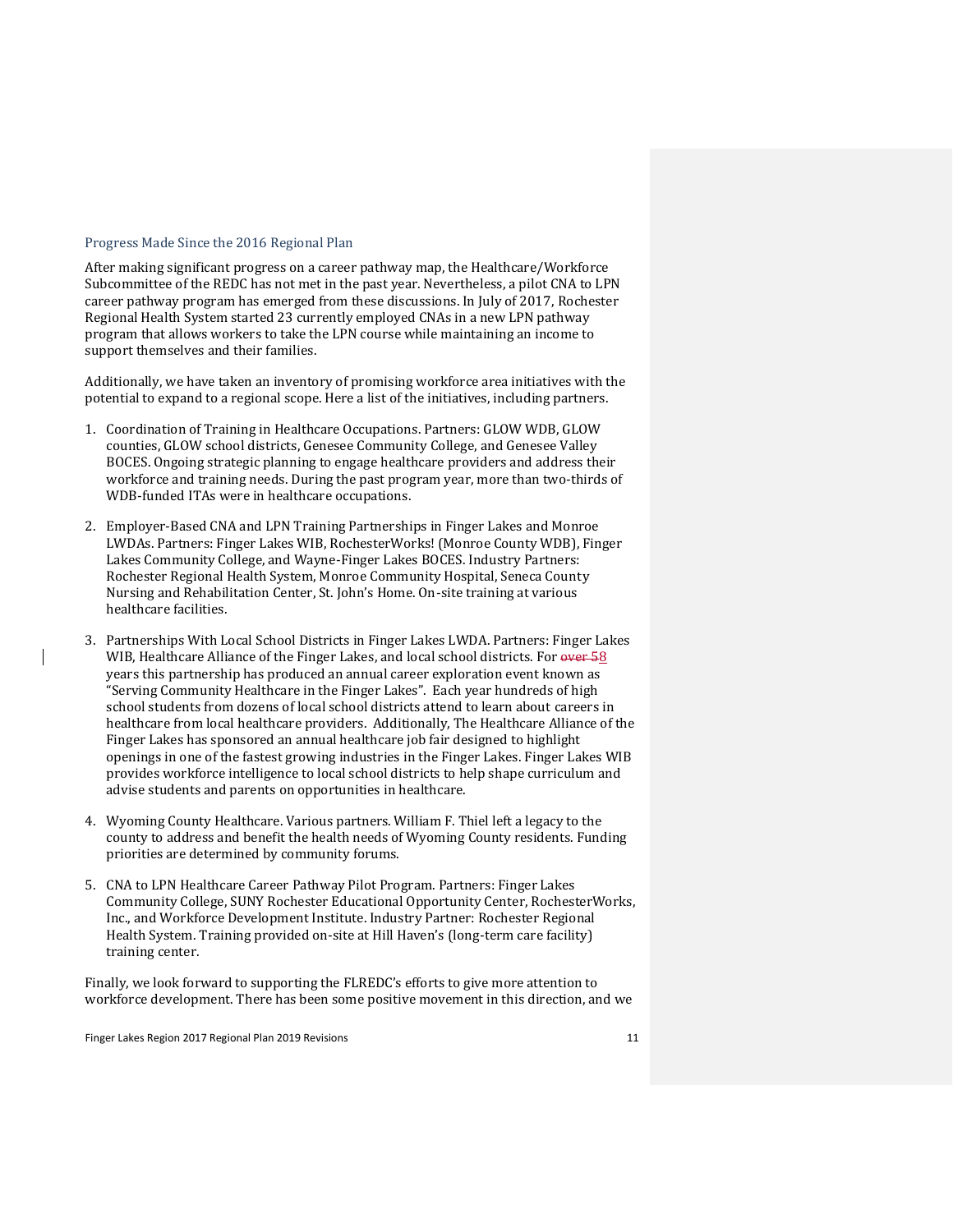look forward to participating in continued efforts to incorporate workforce development into regional economic development strategies.

# <span id="page-11-0"></span>Available Resources

Available resources to support our regional healthcare industry sector strategy include the one-stop career centers, WIOA-funded and local and regional NYSDOL staff, economic development staff in the nine counties, and one-stop partner staff, including ACCES-VR staff.

The following federal and state grants are likely to support this strategy:

- \$5.2 Million USDOL H-1B Ready to Work Grant with RochesterWorks, Inc. as lead agency—completed July 31, 2019.
- \$1.6 Million federal HHS Health Profession Opportunity Grant with Action for a Better Community as lead agency
- \$4 Million USDOL Strengthening Working Families Initiative Grant with Rochester Rehabilitation Center as lead agency
- \$6 Million NY Inspire/America's Promise Grant with Monroe Community College as lead agency
- \$26.6 Million Center for Medicare and Medicaid Innovation Grant to Common Ground Health to transform primary care delivery
- A portion of a \$565 Million Delivery System Reform Incentive Payment (DSRIP) Grant to Rochester Regional Health System and UR Medicine, among other regional partners

# <span id="page-11-1"></span>Additional Resources Needed

The following critical strategy elements cannot be addressed with available resources.

- 1. To make our efforts at developing a meaningful healthcare sector strategy successful and sustainable, we need a full-time industry sector navigator whose role is to coordinate the efforts of economic development and workforce development in this sector for the entire region, with a focus on business engagement. This individual could also increase the emphasis on workforce development in the REDC planning process. The Health Care Alliance of the Finger Lakes, or another organization, could fill this role. However, they do not have adequate support staff. The industry navigator could serve as a full-time support staff to the identified organization.
- 2. A sustainable sector strategy depends on a continuous analysis of workforce needs. Current products available through NYSDOL R&S Division lack the detailed analysis and access to real-time LMI that we need. The costs of these products are modest but beyond what our WIOA Title I budgets can sustain, especially given the budget cuts that we have sustained over the last several years.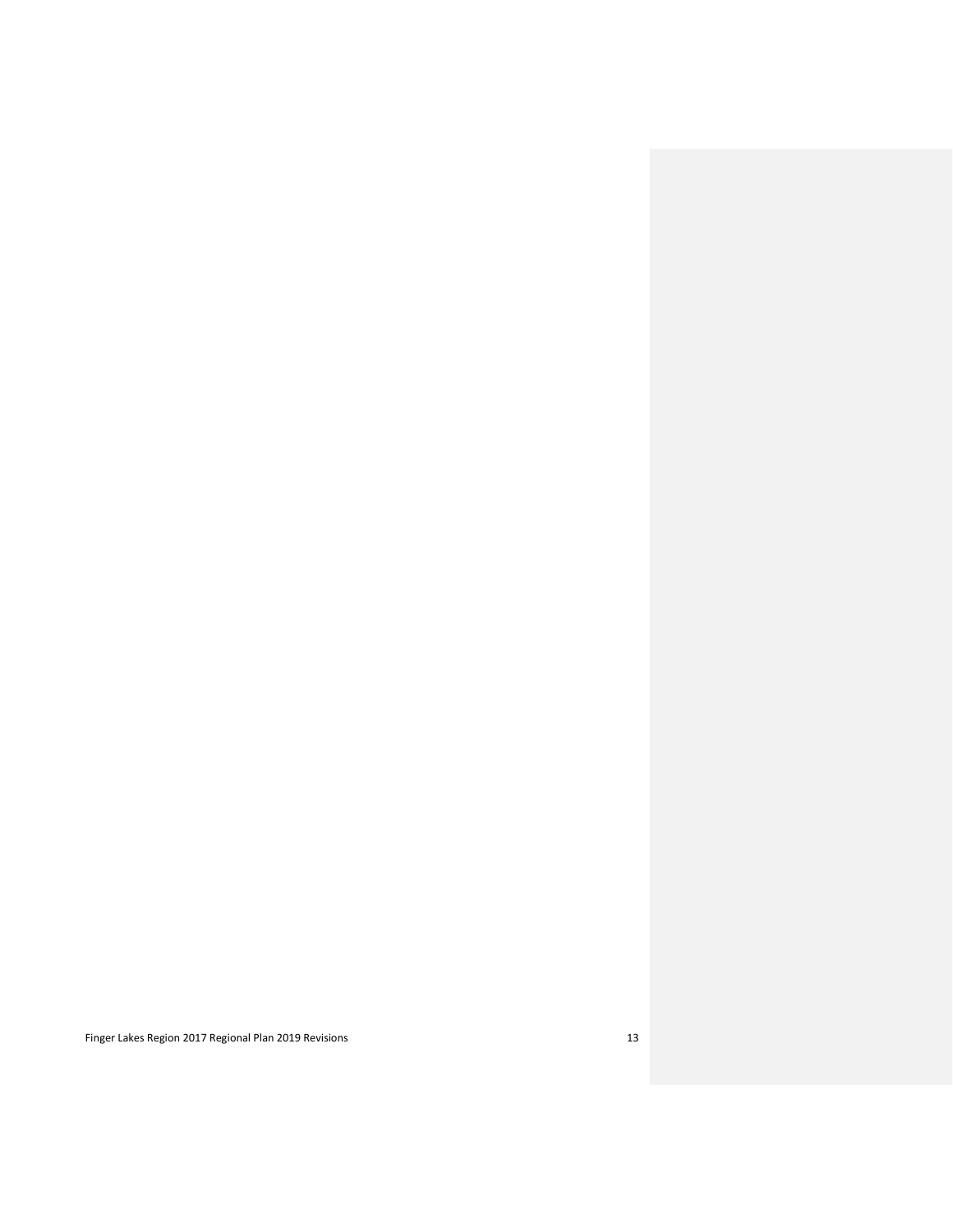# <span id="page-13-0"></span>**Figure 1: ETA's Sector Strategy Implementation Framework**



# <span id="page-13-1"></span>**REGIONAL LABOR MARKET DATA**

Our regional workforce development boards have worked cooperatively to collect and analyze labor market data for regional sector strategies in advanced manufacturing and healthcare, as well as the Finger Lakes Region Priority Occupations list.

# <span id="page-13-2"></span>**Advanced Manufacturing**

The Finger Lakes Region has a large workforce and a clear comparative advantage in manufacturing. According to JobsEQ® data from the first third quarter of 20172019, the Finger Lakes Region has 64,600 workers in the manufacturing industry, comprising 11% of the regional workforce. The Location Quotient (LQ) for manufacturing in the region is 1.35, as compared to .56 statewide and 1.00 nationwide. Here are the individual county data.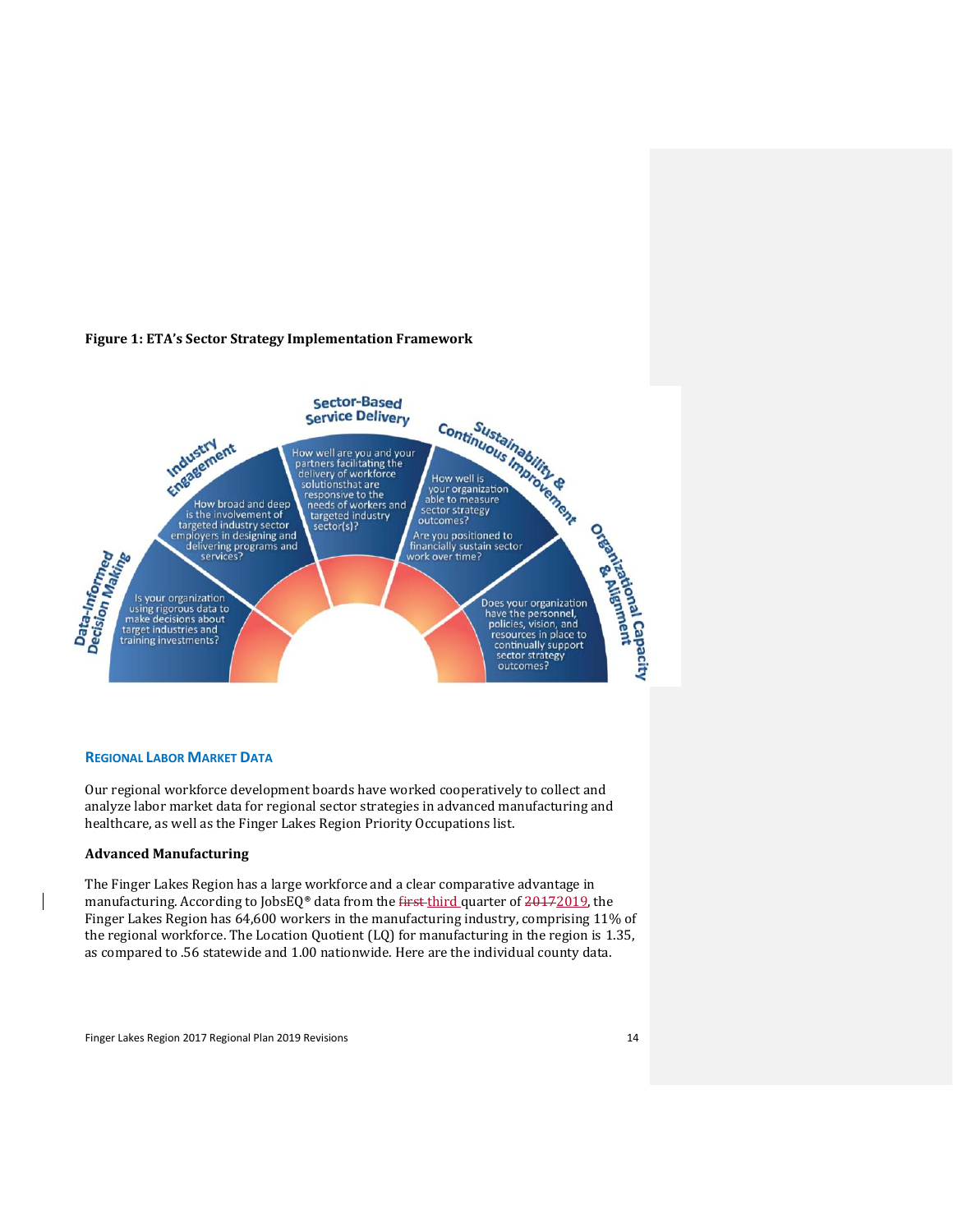| County                      | &% (and number) of<br><b>Manufacturing jobs</b> | <b>Location</b><br>Quotient | Average manufacturing wage vs. Average of all<br><b>Industries</b> |
|-----------------------------|-------------------------------------------------|-----------------------------|--------------------------------------------------------------------|
| Genesee                     | 13% ( <del>3,201</del> 3,260)                   | <del>1.57</del> 1.56        | \$ <del>53,442</del> 56,634 vs. \$40,81042,296                     |
| Livingston                  | 913% (2,0717,071)                               | <del>1.14</del> 1.52        | \$46,37158,680 vs. \$37,80046,934                                  |
| <b>Monroe</b>               | 10% ( <del>39,796</del> 39,407)                 | <del>1.20</del> 1.17        | \$66,84871,126 vs. \$50,16952,047                                  |
| Ontario                     | 4213% (6,8327,071)                              | <del>1.50</del> 1.52        | \$59,009 vs. \$46,07246,934                                        |
| <b>Orleans</b>              | 17% ( <del>2,282</del> 2,163)                   | <del>2.08</del> 2.01        | \$ <del>53,579</del> 55,163 vs. \$41,50843,314                     |
| Seneca                      | 16% (2,1032,223)                                | <del>1.92</del> 1.97        | \$69,04087,242 vs \$42,59448,528                                   |
| Wayne                       | <b>4718% (5,2565,592)</b>                       | <del>2.12</del> 2.22        | \$ <del>53,557</del> 53,541 vs. \$41,47843,894                     |
| <b>Wyoming</b>              | 4213% (4,7371,857)                              | <del>1.45</del> 1.52        | \$49,21350,427 vs. \$42,70643,684                                  |
| Yates                       | <del>16</del> 18% ( <del>1,322</del> 1,477)     | <del>1.94</del> 2.13        | \$41,87643,822 vs. \$35,40336,268                                  |
| Source: JobsEQ <sup>®</sup> | Data as of 201701                               | -2019Q3                     | Notes: Figures may not sum due to                                  |

# **Table 1: Manufacturing Industry Data by County**

rounding. All data are based on a four-quarter moving average.

**Formatted:** Indent: Left: 0.25", Hanging: 2.75"

The Finger Lakes Regional Economic Development Council (FLREDC) Upstate Revitalization Initiative (URI) Plan, October 2015, measured the comparative advantage of three advanced manufacturing industry pillars in the Finger Lakes region: Optics, Photonics, and Imaging (OPI); Agriculture and Food Production (Ag & Food); and Next Generation Manufacturing (Next Gen). Data from Economic Modeling Specialists, Inc. (EMSI) revealed the following comparative results for 2014 in jobs, output, and wages.

Finger Lakes Region 2017 Regional Plan 2019 Revisions 15 15 15 16 16 17 18 18 19 19 19 19 19 19 19 19 19 19 19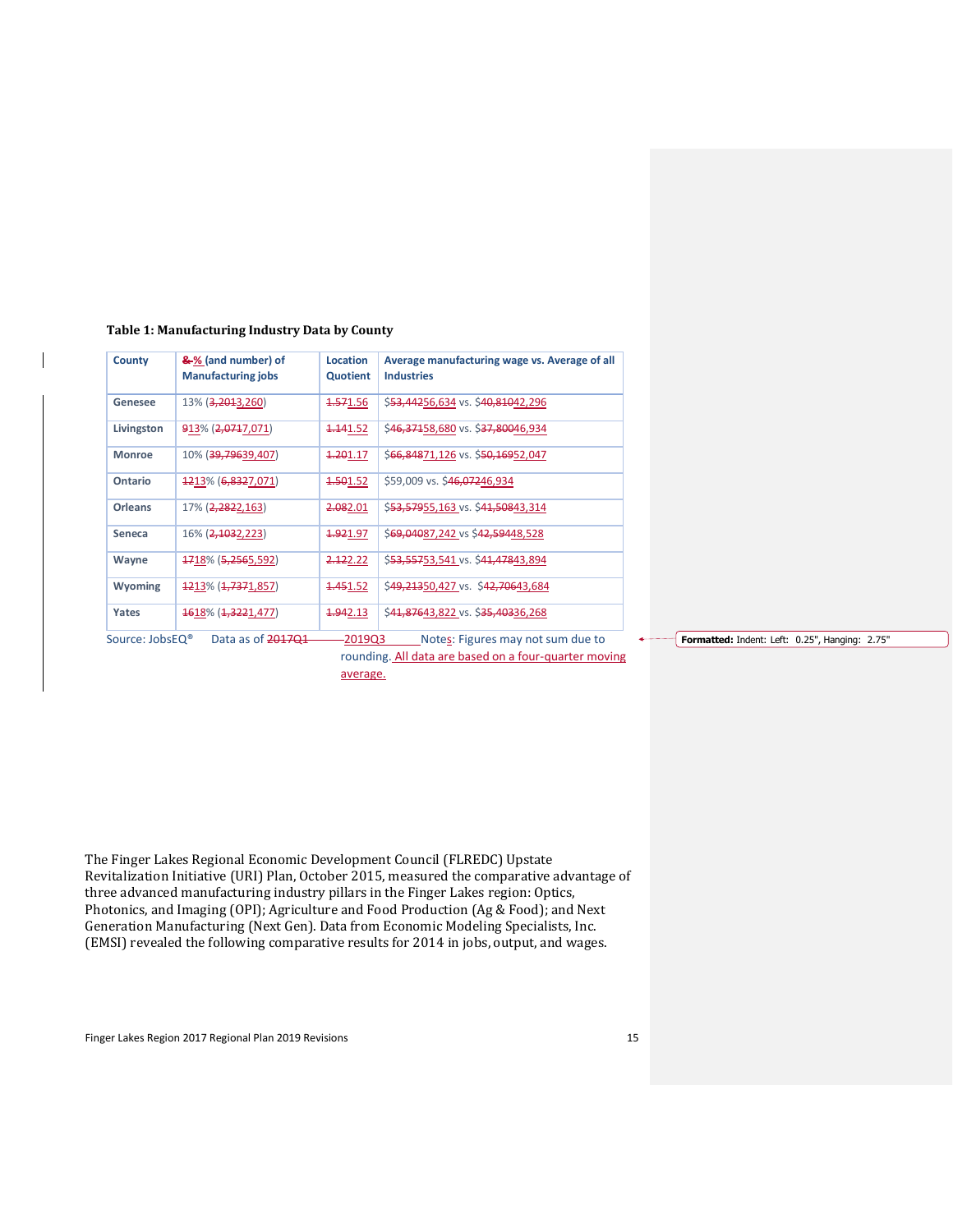# **Table 2: Comparison of Key Advanced Manufacturing Growth Pillars**

| <b>Measure</b>            | Jobs, % of Total<br><b>Economy</b> | Output (GRP), %<br>of Total Economy | Wages, % of<br><b>Total</b><br><b>Economy</b> |
|---------------------------|------------------------------------|-------------------------------------|-----------------------------------------------|
| $OPI$                     |                                    |                                     |                                               |
| <b>Finger Lakes</b>       | 2.1%                               | 4.7%                                | 4.0%                                          |
| <b>Rest of Upstate NY</b> | 0.3%                               | 0.3%                                | 0.3%                                          |
| <b>US</b>                 | $0.2\%$                            | $0.2\%$                             | $0.2\%$                                       |
| Ag & Food                 |                                    |                                     |                                               |
| <b>Finger Lakes</b>       | 3.7%                               | 4.1%                                | $3.0\%$                                       |
| <b>Rest of Upstate NY</b> | 1.7%                               | 2.5%                                | $1.4\%$                                       |
| <b>US</b>                 | $2.0\%$                            | $2.2\%$                             | 1.4%                                          |
| <b>Next Gen</b>           |                                    |                                     |                                               |
| <b>Finger Lakes</b>       | 3.4%                               | 6.5%                                | 6.1%                                          |
| <b>Rest of Upstate NY</b> | 2.3%                               | 5.1%                                | 4.3%                                          |
| <b>US</b>                 | 3.0%                               | 6.4%                                | 5.5%                                          |

Here are some additional key figures from each of the three industry pillars.

- a. OPI: Approximately 15,000 jobs at about 120 large and small businesses.
- b. Ag & Food: Region produces approximately a quarter of New York State's total agricultural output, with strengths across the entire food value chain.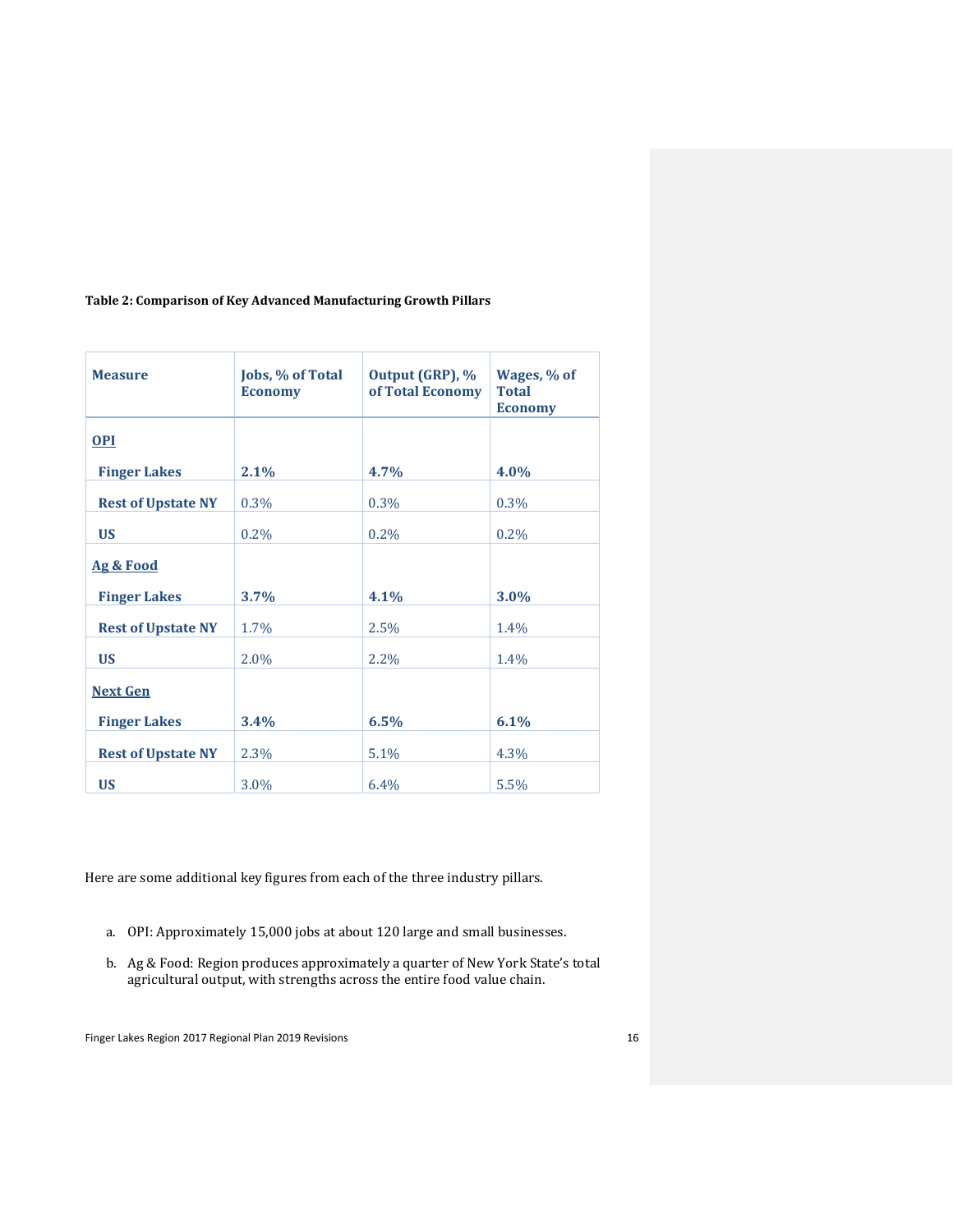c. Next Gen: The Eastman Business Park is one of the largest, most diverse advanced manufacturing and technology parks in the U.S. It includes 1,200 acres and 2.5 million sq. ft. of industrial space with a 120-megawatt power plant, water processing supply, waste treatment, on-site fire and safety, and rail services. Once exclusively belonging to Eastman Kodak Company, the park now hosts over 70 companies, employing over 6,000 people. The Science and Technology Advanced Manufacturing Park (STAMP) in Genesee County is a 1,250-acre greenfield production site designed to attract multiple, large manufacturing facilities. The location draws workers from both the Rochester and Buffalo metro areas.

Due to the decline in *traditional* manufacturing jobs in the region, the net change in jobs is showing an overall decline. However, the high numbers of persistently unfilled jobs, combined with a documented mismatch in skill sets, especially in Applied Integrated Technologies/Mechatronics. Tooling and Machining, and Optical Systems Technology, give evidence of an urgent need for training in *advanced* manufacturing jobs.

Monroe Community College conducted a needs assessment and business climate survey in 2014. Among the results of the survey, 85.6% of Applied Integrated Technologies/ Mechatronics jobs, 68.8% of Tooling and Machining jobs, and 75.7% of Optical Systems Technology jobs in the region may go unfilled each year due to an insufficient number of graduates produced locally. The needs survey estimated 23,000 persistently unfilled jobs in the region, with a high percentage of those being in production occupations.

# <span id="page-16-0"></span>**Healthcare**

The Finger Lakes Region has a large workforce in our fastest growing industry sector healthcare. According to JobsEQ® data from the third quarter of 20172019, the Finger Lakes Region has  $94,90198,810$  workers in the healthcare and social assistance industry, comprising  $1617\%$  of the regional workforce. The Location Quotient (LQ) for health care and social assistance in the region is  $4.141.16$ , as compared to 1.00 nationwide. Here are the employment totals, average annual wages, and employment forecasts in key industry subsectors.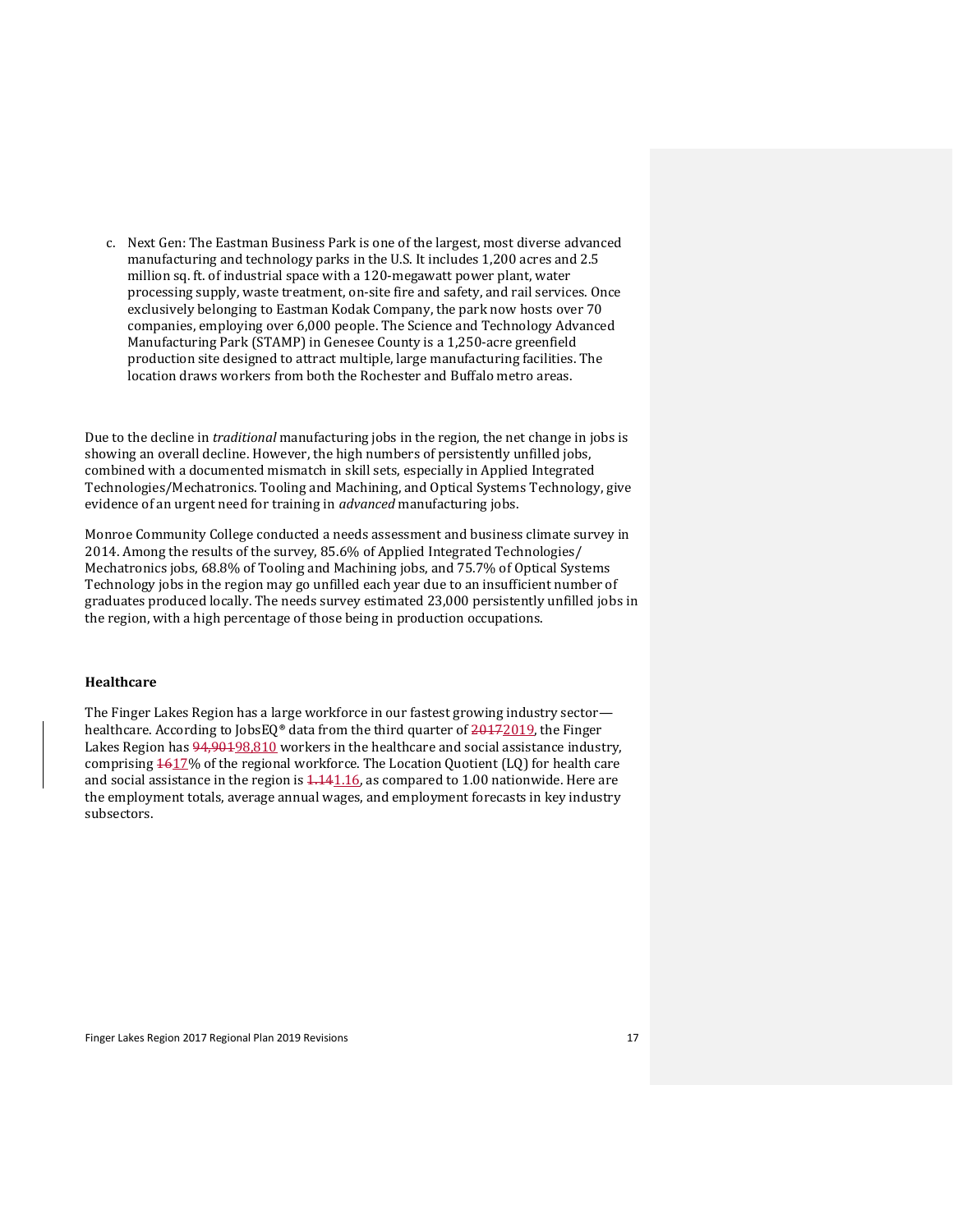# **Table 3: Healthcare Industry Employment Forecast**

|              |                                                                                                                             | Current<br>Forecast    |                                                  |                                                    |                                         |                                                |
|--------------|-----------------------------------------------------------------------------------------------------------------------------|------------------------|--------------------------------------------------|----------------------------------------------------|-----------------------------------------|------------------------------------------------|
|              |                                                                                                                             |                        | <b>Four Quarters Ending</b><br>with 2017q32019q3 |                                                    | <b>Over the Next 1 Year</b>             |                                                |
| <b>NAICS</b> | <b>Industry</b>                                                                                                             | <b>Employment</b>      | Avg.<br><b>Annual</b><br><b>Wages</b>            | <b>Total</b><br><b>Approx Sep</b><br><b>Demand</b> | Total<br><b>Growth</b><br><b>Demand</b> | Avg. Annual<br><b>Growth</b><br><b>Percent</b> |
| 6211         | <b>Offices of Physicians</b>                                                                                                | 6,1865,789             | \$69,03375<br>,210                               | 495482                                             | 9224                                    | <del>1.5</del> 0.4%                            |
| 6212         | <b>Offices of Dentists</b>                                                                                                  | 3,1953,186             | \$46,03848<br>,040                               | 280281                                             | 394                                     | <b>1.20.1%</b>                                 |
| 6213         | <b>Offices of Other Health</b><br><b>Practitioners</b>                                                                      | <del>2,721</del> 2,947 | \$45,37846<br>,857                               | 227288                                             | 6541                                    | 2.41.4%                                        |
| 6214         | <b>Outpatient Care Centers</b>                                                                                              | 2,3202,175             | \$48,42648<br>,752                               | 195224                                             | 5642                                    | 2.41.9%                                        |
| 6215         | <b>Medical and Diagnostic</b><br>Laboratories                                                                               | <del>1,308</del> 1,338 | \$ <del>51,713</del> 53<br>,553                  | 109132                                             | <del>26</del> 22                        | 2.01.6%                                        |
| 6216         | <b>Home Health Care Services</b>                                                                                            | 5, 1465, 523           | \$33,84733<br>,990                               | 527760                                             | 205187                                  | 4.03.4%                                        |
| 6219         | <b>Other Ambulatory Health</b><br><b>Care Services</b>                                                                      | <del>1,834</del> 1,855 | \$36,17838<br>,426                               | 144157                                             | 3313                                    | 4.80.7%                                        |
| 6221         | <b>General Medical and</b><br><b>Surgical Hospitals</b>                                                                     | 31,52433,83<br>4       | \$54,81358<br>,878                               | 2,4082,427                                         | <del>15</del> -147                      | $0.0 - 0.4\%$                                  |
| 6231         | <b>Nursing Care Facilities</b><br>(Skilled Nursing Facilities)                                                              | <del>9,736</del> 9,472 | \$33,71735<br><u>,868</u>                        | 998854                                             | $-50-177$                               | $-0.5 - 1.2%$                                  |
| 6232         | <b>Residential Intellectual and</b><br>Developmental Disability,<br>Mental Health, and<br><b>Substance Abuse Facilities</b> | 8,9939,399             | \$34,73238<br>,893                               | <del>1,057</del> 1,161                             | 9446                                    | <del>1.0</del> 0.5%                            |
| 6233         | <b>Continuing Care Retirement</b><br><b>Communities and Assisted</b><br>Living Facilities for the<br>Elderly                | 3,5363,665             | \$23,95025<br>.629                               | 426513                                             | 9470                                    | 2.61.9%                                        |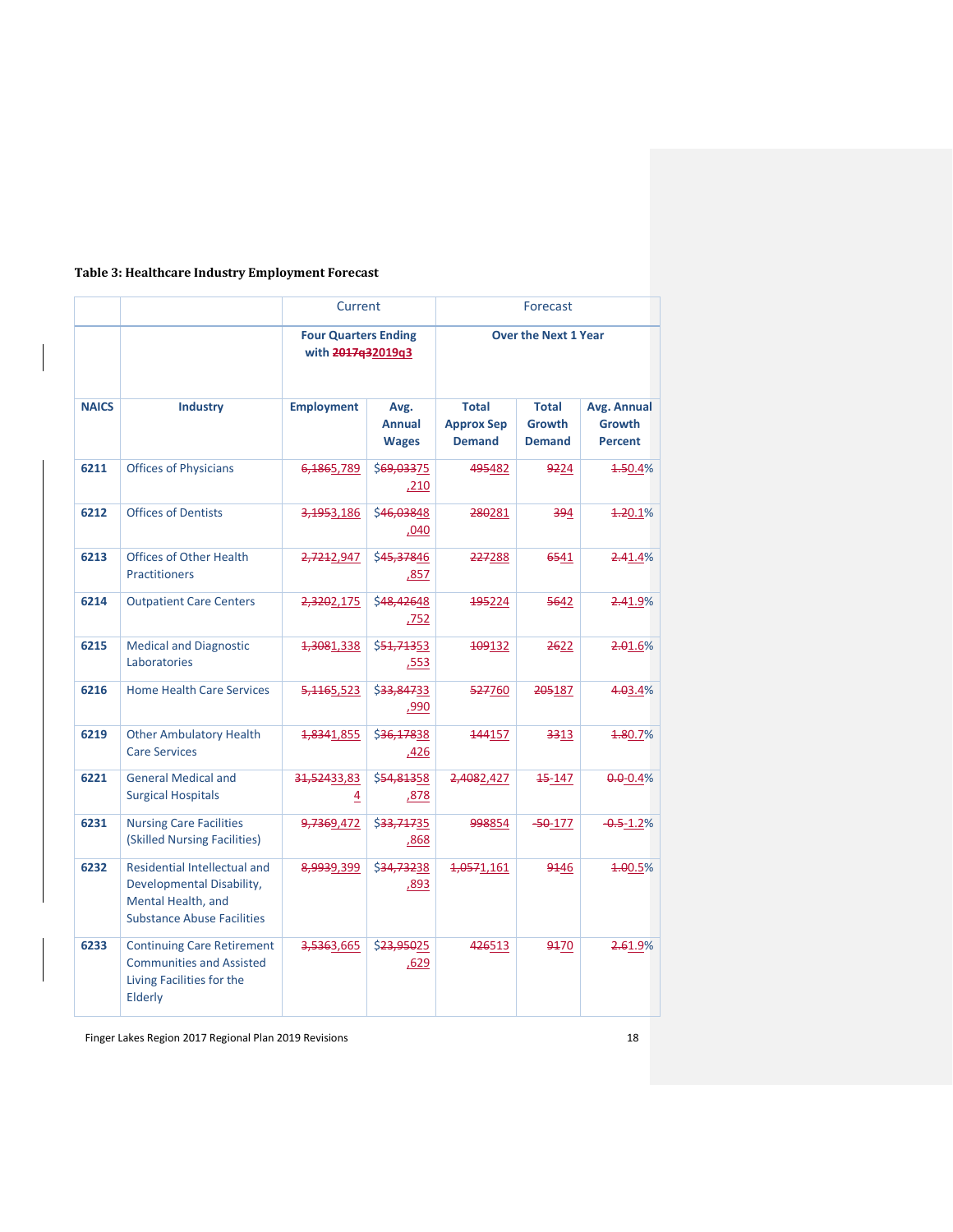| 62 | Total, Health Care and | 94,90198,81   \$4 <del>3,700</del> 46                                                    |     | <del>8,927</del> 9,764 | 962454 | <del>1.0</del> 0.5% |
|----|------------------------|------------------------------------------------------------------------------------------|-----|------------------------|--------|---------------------|
|    | Social Assistance      |                                                                                          | 223 |                        |        |                     |
|    |                        | <b>一个人的人,我们也不能在这里的人,我们也不能在这里的人,我们也不能在这里的人,我们也不能在这里的人,我们也不能在这里的人,我们也不能在这里的人,我们</b> 是我们的人, |     |                        |        |                     |

Source: JobsEQ<sup>®</sup> Data as of 2017Q3 -2019Q3 Note: Figures may not sum due to omission of some subsectors.

In the Finger Lakes Regional Economic Development Council (FLREDC) Upstate Revitalization Initiative (URI) Plan, October 2015, a Key Enabler to the plan has been titled "Pathways to Prosperity: Workforce Development." Among the goals for the Pathways to Prosperity enabler are supporting the Rochester-Monroe Anti-Poverty Initiative, targeting hard-to-place workers, and reducing unemployment. We have chosen the healthcare industry sector as the most promising sector to achieve these goals. It is the sector in our region with the most combined growth and job openings, the most well-defined career pathways, and the greatest available resources for workforce development.

Additionally, Healthcare is one of six key assets identified as part of the region's Quality of Life foundation to the strategic plan. The University of Rochester/UR Medicine is the sixth largest private employer in New York State and the largest private employer in upstate. Rochester also has the lowest overall Medicare spending rate in the nation. Finally, the region has been the recipient of two large grants that focus on reform of the healthcare delivery system. These reforms are projected to dramatically change the staffing needs of regional healthcare organizations. Employment will shift from hospitals to more community-based, ambulatory health care services. Healthcare organizations and workers will need assistance adapting to these changes.

The University at Albany Center for Health Workforce Studies NY Health Workforce Tracking Report, 2016 2018 highlights industry needs on the employer side. Here are some relevant findings from the report.

- 1. Seven of the eight counties outside of Monroe have a lower number of primary care physicians per 100,000 population than the statewide average of  $85.580.8$ , with two four counties below 40 (Orleans, 32.232.0; Seneca, 28.5; and Wayne, 35.336.2; and Wyoming, 38.2). Whereas the majority of licensed healthcare professions experienced an increase in the number of licensed professionals between 2010 2013 and 20142017, three professions experienced decreases: Clinical Laboratory Technicians (-2.8%), Clinical Laboratory Technologists (-2.02.1%), Licensed Practical Nurses (-0.5%), and Occupational Therapy Assistants (-10.215.0%).
- 2. Hospitals in the regionUpstate New York reported the most difficulty recruiting clinical lab technologists and Registered Nurses (RNs) with 2+ years of experience, followed by psychiatric all Nurse Practitioners (NPs), experienced registered nurses, nurse managersphysician assistants, and clinical laboratory technicians. Hospitals in the regionUpstate New York reported the greatest retention difficulty for patient care technicians/CNAs, newly licensed RNs, experiencedclinical laboratory technologists, Psychiatric Nurse Practitioners (NPs), and RNs and nurse managersall Registered Nurses. Hospitals in the region project increasing demand for RNs, NPs, and CNAsclinical job titles.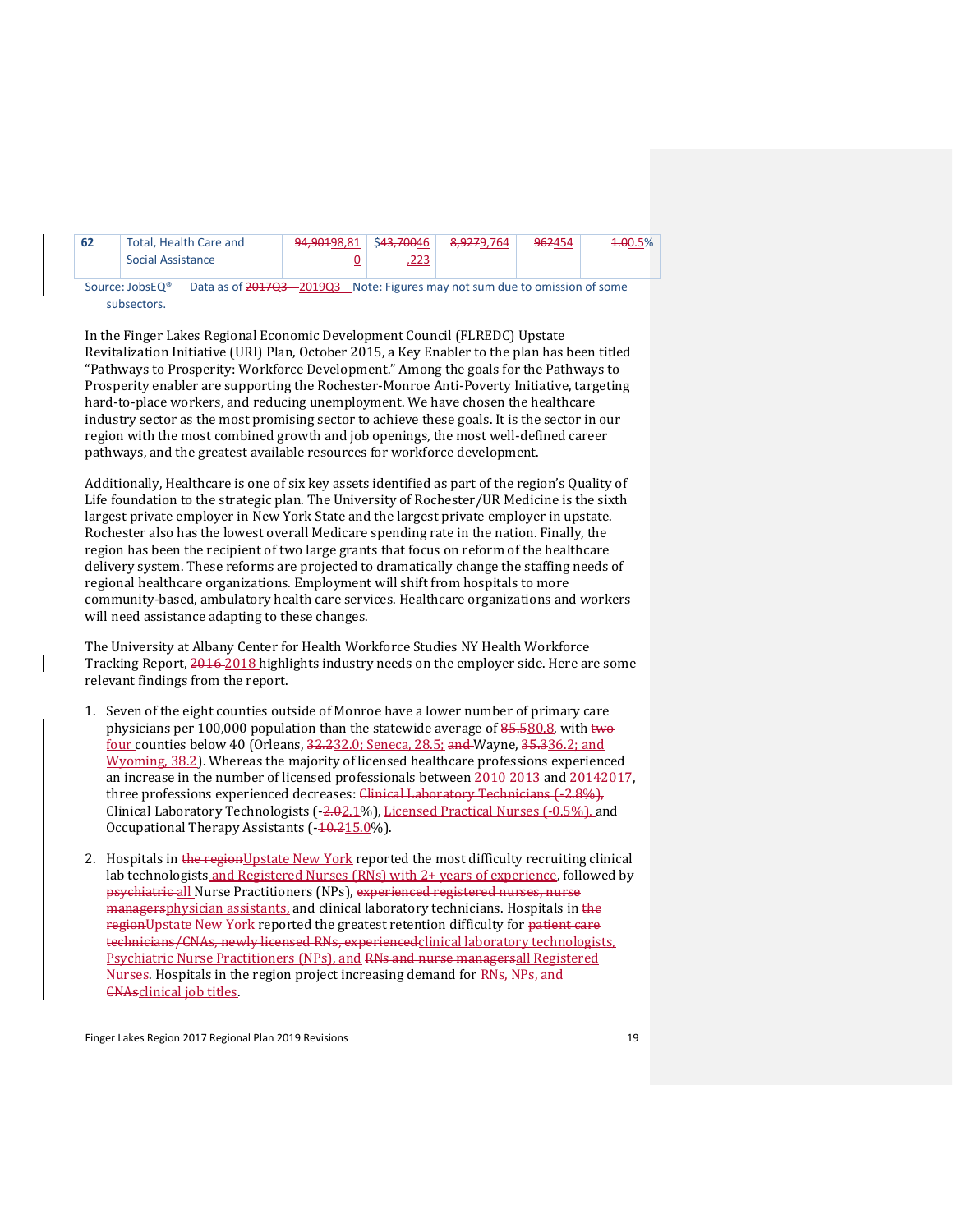- 3. Nursing homes in the region reported recruiting difficulties for Minimum Data Set (MDS) coordinators , followed by experienced RNs, nurse directors and managers, experienced RNs, LPNs, and Minimum Data Set (MDS) coordinatorsnewly licensed RNs. Nursing homes in the region reported the greatest retention difficulty for newly licensed RNs, followed by CNAs, LPNs, and experienced RNs, LPNs, and nurse managers. Fifty-seven Sixty-seven percent of nursing homes reported difficulty hiring part-time workers, and  $7865\%$  reported difficulty hiring workers for off shifts (evenings, nights, and weekends).
- 4. Home Health Care agencies surveyed in the combined Finger Lakes and Western New Yorkin the regions reported the most difficulty recruiting homemakers and speechlanguage pathologistsRNs, followed by LPNs, personal care aides, and home health aides. They reported the greatest retention difficulty for home health aides, and personal care aides, and speech-language pathologistsfollowed by LPNs. Seventeen Fifty-eight percent reported difficulty hiring part-time workers and 5083% reported difficulty hiring workers for off shifts (evenings, nights, and weekends). TwothirdsNinety-two percent of the respondents reported plans to expand services their paraprofessional workforce (e.g., home health aides and personal care aides) within the next year.
- 5. FQHCs surveyed in the combined Finger Lakes and Western New Yorkin the regions reported the most difficulty recruiting internal medicine physicians, psychiatric NPs, and substance abuse counselors. They reported the greatest retention difficulty for psychiatric NPs and family practice NPs.

The Healthcare/Workforce Subcommittee of the FLREDC has compiled and validated four different levels of priority occupations. Here is a list of all of those occupations with  $40-100$ or more annual openings.

| Level          | <b>SOC</b> | <b>Occupation</b>                                                       | <b>Annual</b><br><b>Openings</b> |
|----------------|------------|-------------------------------------------------------------------------|----------------------------------|
| 1              | 37-2011    | Janitors and Cleaners, Except Maids and<br><b>Housekeeping Cleaners</b> | 3391,860                         |
| 1              | 37-2012    | <b>Maids and Housekeeping Cleaners</b>                                  | <del>141</del> 570               |
| 1              | 43-4171    | <b>Receptionists and Information Clerks</b>                             | 454830                           |
| 1              | 39-9021    | <b>Personal Care Aides</b>                                              | 3611,920                         |
| 1              | 43-9061    | <b>Office Clerks, General</b>                                           | 3561,160                         |
| $\overline{2}$ | 31-1011    | <b>Home Health Aides</b>                                                | 249900                           |
| $\overline{2}$ | 31-1014    | <b>Nursing Assistants</b>                                               | 263920                           |
| $\overline{2}$ | 31-9092    | <b>Medical Assistants</b>                                               | 43160                            |

**Table 4: Healthcare Occupations With 40 100 or More Annual Openings**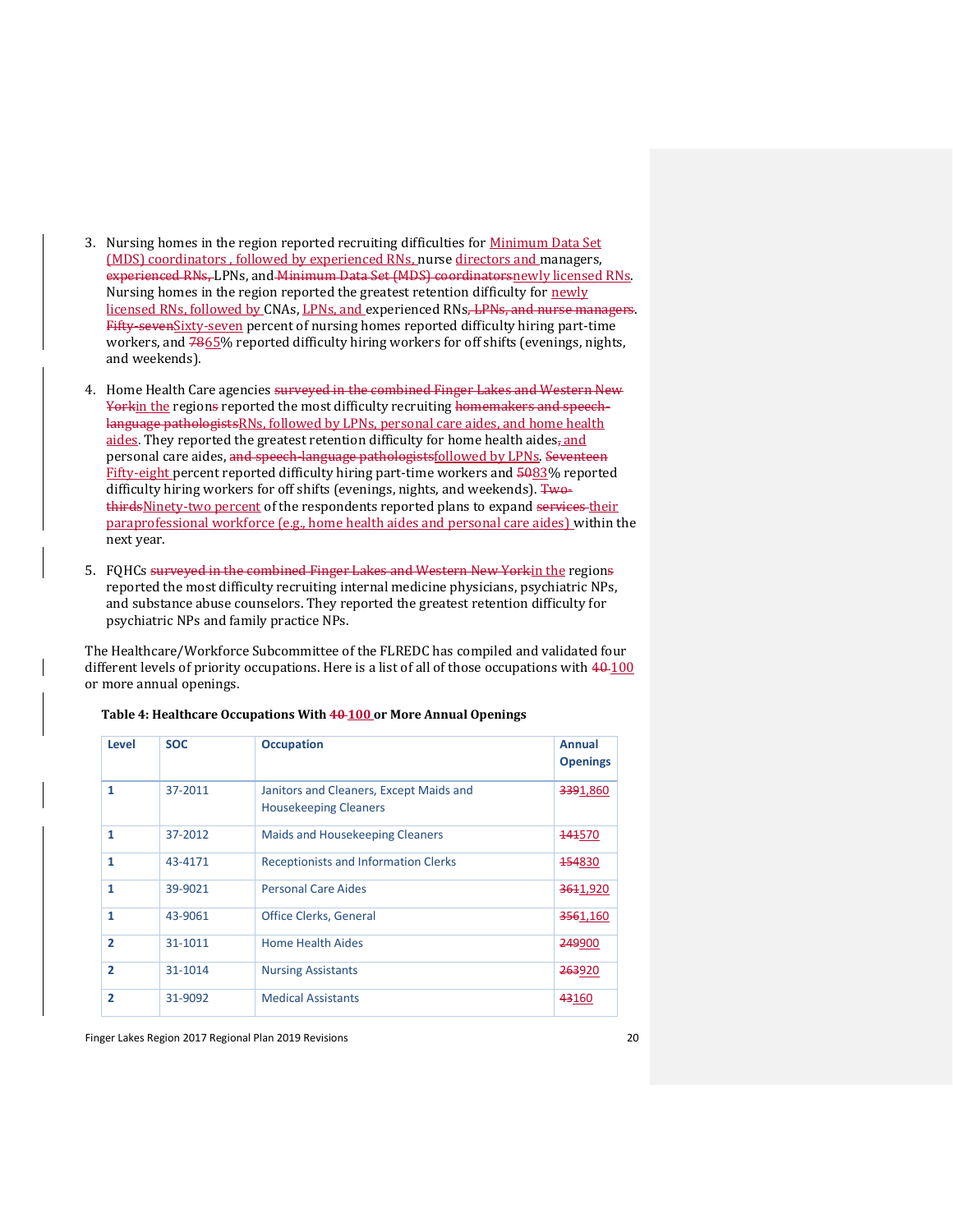| $\overline{2}$ | 15-1151 | <b>Computer User Support Specialists</b>            | <del>161</del> 420 |
|----------------|---------|-----------------------------------------------------|--------------------|
| $\overline{2}$ | 43-6013 | <b>Medical Secretaries</b>                          | 59160              |
| $\overline{2}$ | 29-2041 | <b>Emergency Medical Technicians and Paramedics</b> | 78140              |
| $\overline{2}$ | 29-2012 | <b>Medical and Clinical Laboratory Technicians</b>  | 49100              |
| $\overline{2}$ | 29-2061 | Licensed Practical and Licensed Vocational Nurses   | <b>186380</b>      |
| з              | 29-2034 | <b>Radiologic Technologists</b>                     | 42                 |
| 2              | 31-9091 | <b>Dental Assistants</b>                            | 180                |
| 2              | 29-2052 | <b>Pharmacy Technicians</b>                         | 120                |
| 2              | 31-9097 | <b>Phlebotomists</b>                                | 100                |
| 3              | 29-2021 | <b>Dental Hygienists</b>                            | 100                |
| 3              | 29-1141 | <b>Registered Nurses</b>                            | 509970             |
| 4              | 11-9111 | <b>Medical and Health Services Managers</b>         | 68150              |

# <span id="page-20-0"></span>**Finger Lakes Region Priority Occupations**

The list of Finger Lakes Region Priority Occupations may be found at [https://labor.ny.gov/workforcenypartners/lwda/lwda-occs.shtm.](https://labor.ny.gov/workforcenypartners/lwda/lwda-occs.shtm)

# <span id="page-20-1"></span>**Monroe Community College LMI**

Monroe Community College's Economic and Workforce Development Center has produced a website containing regional data on advanced manufacturing, applied technologies, healthcare, and information & computer technology clusters. The data may be found at [http://mcclmi.com/workforce-clusters/.](http://mcclmi.com/workforce-clusters/)

# <span id="page-20-2"></span>**Plans for Future Coordination**

Finger Lakes Works publishes two "2022 — Outlook for Occupations and Industry" reports on its web site a[t http://www.fingerlakesworks.com/finger-lakes-works-2022-outlook](http://www.fingerlakesworks.com/finger-lakes-works-2022-outlook-for-occupations-and-industry/)[for-occupations-and-industry/.](http://www.fingerlakesworks.com/finger-lakes-works-2022-outlook-for-occupations-and-industry/) This is a best practice that the GLOW and Monroe County/Rochester Workforce Development Boards plan to replicate.

# <span id="page-20-3"></span>**REGIONAL SPENDING PLAN**

Our three workforce development boards have different organizational and governance structures. Therefore, it may be difficult to combine or pool administrative costs. We may ask our independent auditors to prepare an analysis of the costs and benefits of doing so at some point in the future.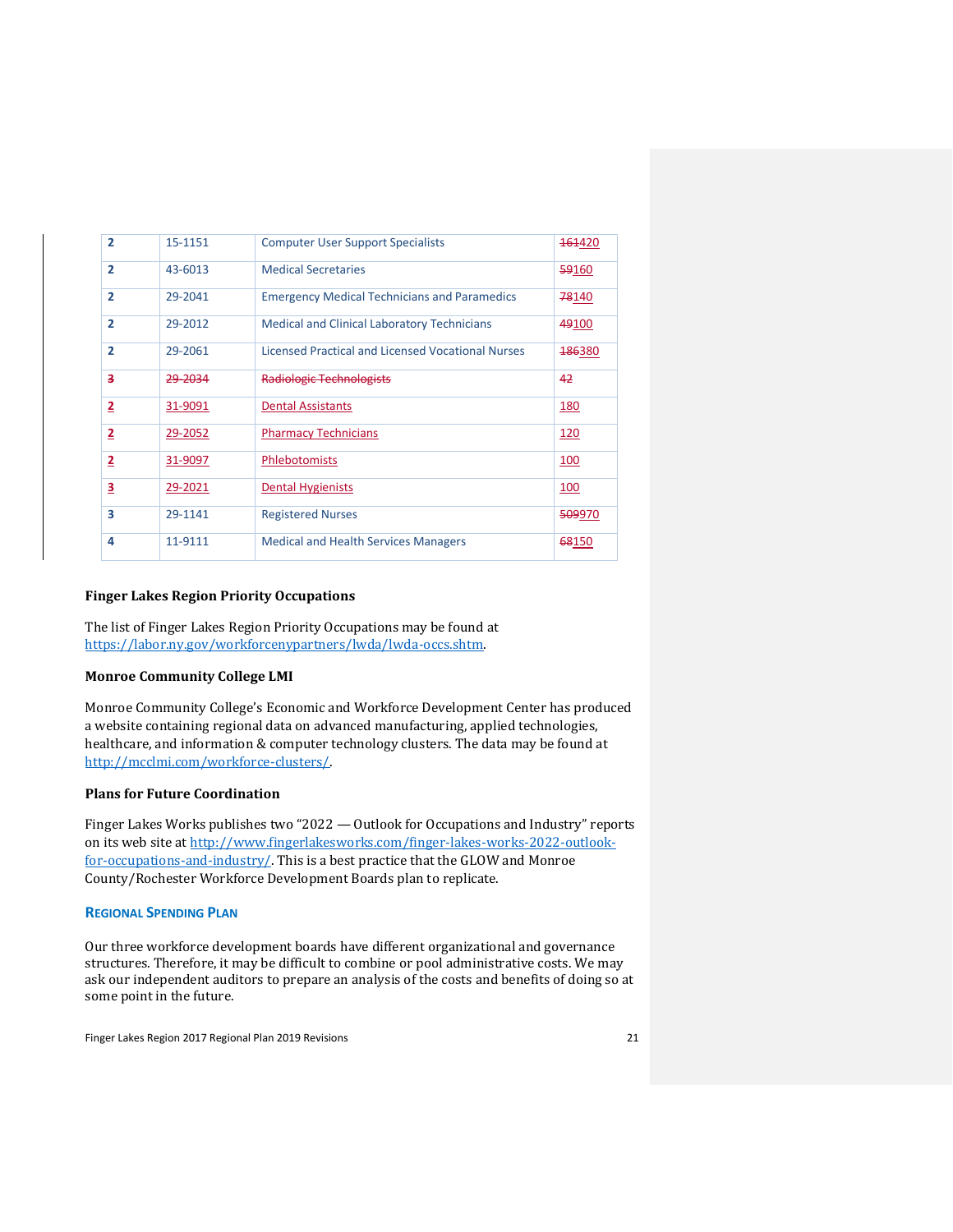#### <span id="page-21-0"></span>**COORDINATION OF SUPPORTIVE SERVICES**

This program year, all three workforce boards will begin taking an inventory of supportive services available through the one-stop partner programs. By June 30, 20192021, we will have a master list of all one-stop partner supportive services available throughout the region.

Finger Lakes Works has developed a common referral form to be used among one-stop system partners. This is a best practice that the GLOW and Monroe County/Rochester Workforce Development Boards plan to replicatehave replicated.

# <span id="page-21-1"></span>**COORDINATION OF SERVICES WITH ECONOMIC DEVELOPMENT PARTNERS**

The three workforce development boards have closely followed the priorities of the Finger Lakes REDC. Two of the boards have representation on the REDC's Pathways to Prosperity Work Team, whose areas of focus are to reduce poverty, increase college and career readiness, reduce unemployment, improve high school graduation rates, and employ hardto-place workers. We have played a key role in several of the related priority projects.

We look to Greater Rochester Enterprise (GRE) as a regional economic development leader and work on many of the initiatives supported by GRE.

The Monroe County/Rochester Workforce Development Board works closely with the Monroe County Department of Planning and Development. Notably that office has replicated our "Recruiting 'Round Rochester" recruitments in the career centers and periodically holds recruiting events at various locations around the county, rebranded as "Recruiting on the Road." Our Executive Director is on the board of the Monroe County Industrial Development Council. We also collaborate with the City of Rochester's economic development staff. Cross referrals for services and value-added resources are made on a regular basis among RochesterWorks, Inc., Monroe County, and the City of Rochester.

The GLOW Workforce Development Board has established relationships with each of the Economic Development Partners in the four-county area. GLOW regularly participates in joint business calls, as well as partnering to assist employers who are seeking training resources. GLOW Career Center staff and Business Centers have a long partnership in supporting the entrepreneurial interests of our customers. Looking to the future, GLOW is working on a number of projects including anti-poverty initiative, continued FastTrac classes where participants are able to apply for WIOA resources to cover the cost of tuition, and the formation of new training programs in coordination with Genesee Valley Educational Partnership, as well as further development in the local community business parks.

The Finger Lakes Workforce Investment Board has established an Economic Development Committee that meets quarterly in an effort to understand the needs of our local businesses. Committee members include the four county economic developers, workforce development mangers from the counties, and training providers. Outcomes of the meetings include the development of a soft skills curriculum that is provided to job seekers in the